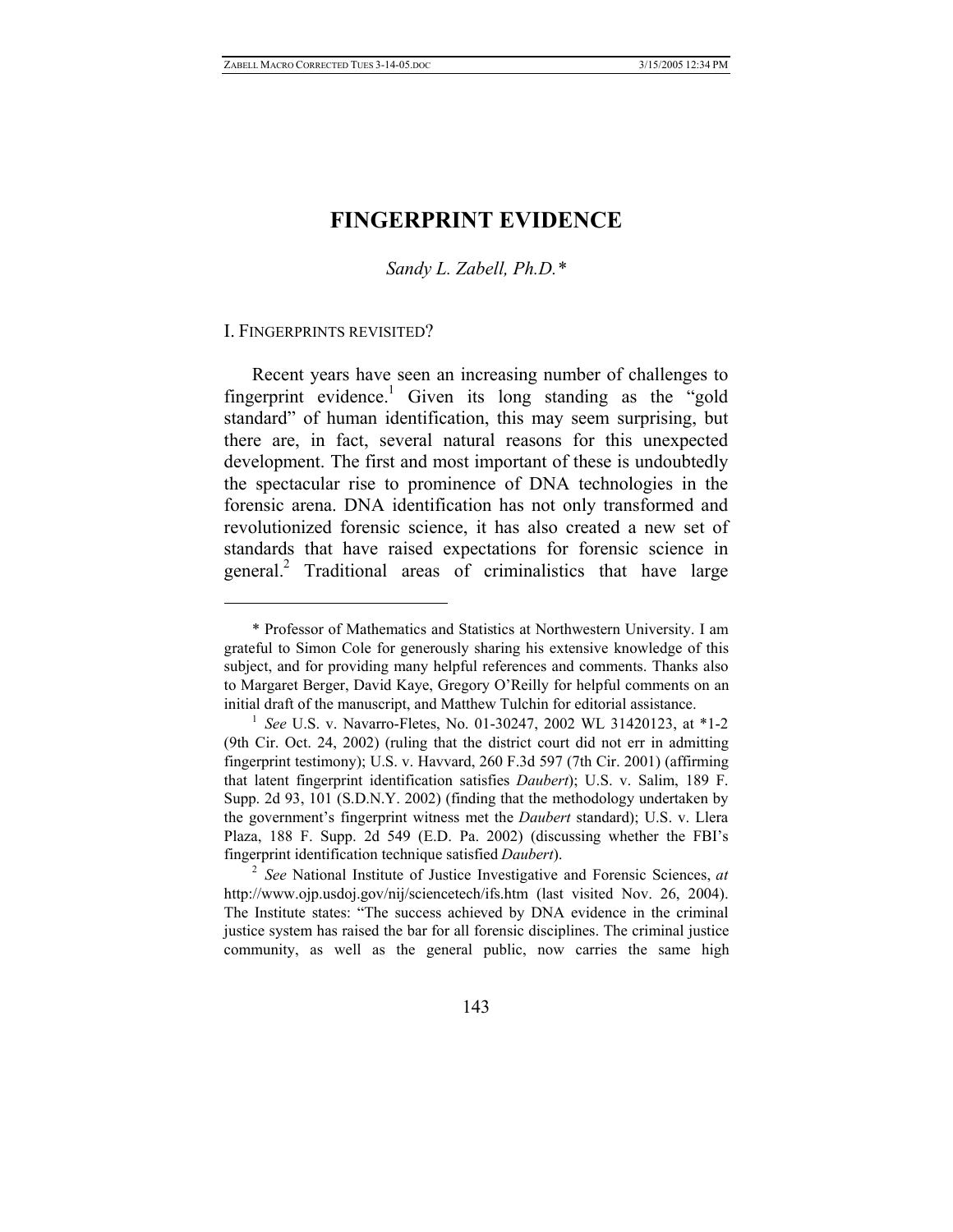subjective and judgmental components, such as bite mark analysis, are now subject to much greater skepticism and more searching scrutiny. $3$ 

Even given these new expectations, however, how can fingerprint analysis, so long the paradigm for human identification and so apparently simple in concept, be subject to serious question? The answer to this apparent paradox lies in recognizing the distinction between a latent print (one taken from a crime scene), and a rolled or inked print (a print taken under controlled conditions, such as at a police station). Latent prints may exhibit only a small portion of the surface of the finger and may be smudged, distorted, or both, depending on how they were deposited. For these reasons, latent prints are an "inevitable source of error in making comparisons," as they generally "contain less clarity, less content, and less undistorted information than a fingerprint taken under controlled conditions, and much, much less detail compared to the actual patterns of ridges and grooves of a finger."<sup>4</sup> (See Figure 1).

expectations for all forensic evidence." *Id.*

<sup>3</sup> *See* Flynn McRoberts & Steve Mills, *From the Start, A Faulty Science*, CHI. TRIB., Oct. 19, 2004, at A1. David Faigman, a Professor at the University of California Hastings College of the Law and co-editor of *Modern Scientific Evidence*, remarks, "I think bite marks probably ought to be the poster child for bad forensic science." *Id.*

<sup>4</sup> Lyn Haber & Ralph N. Haber, *Error Rates for Human Latent Fingerprint Examiners*, *in* AUTOMATIC FINGERPRINT RECOGNITION SYSTEMS 341 (Nalini Ratha & Ruud Bolle eds., 2004).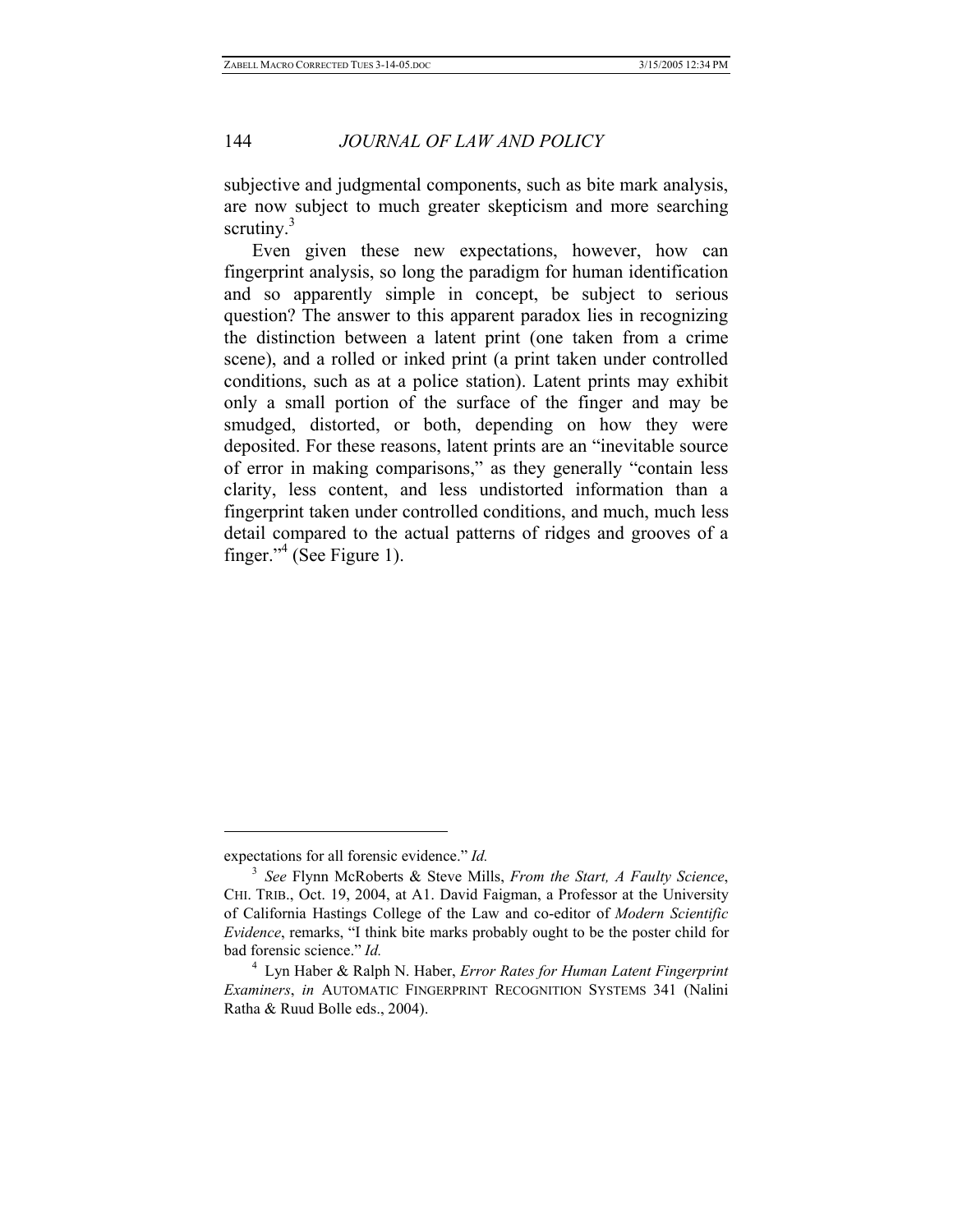# **Figure 1: Fingerprint Comparisons**<sup>5</sup>





Fig. 1(a) – Inked print Fig. 1(b) – Latent print said to  **of Richard Jackson match the print in Fig. 1(a)** 

 $\overline{a}$ 

 *Alex Garcia; Chicago Tribune Alex Garcia; Chicago Tribune*

Another important reason for the increased scrutiny of fingerprint evidence is the increasing number of documented misidentifications based on fingerprint analysis.<sup>6</sup> Such misidentifications are of interest for several reasons: they illustrate the subjective nature of fingerprint evidence; they directly contradict a number of claims advanced by the fingerprint profession; and they provide concrete illustrations of just what can go wrong.

<sup>5</sup> Images appear courtesy of the *Chicago Tribune*. The photographs were taken by Alex Garcia and originally appeared in Flynn McRoberts et al., *Forensics Under the Microscope: Unproven Techniques Sway Courts, Erode Justice*, CHI. TRIB., Oct. 17, 2004, at A1.<br><sup>6</sup> *See infra Part II; McRoberts et al., <i>supra* note 5; Simon Cole, *The Myth of* 

*Fingerprints*, N.Y. TIMES, May 13, 2001, § 6 (Magazine) at 13.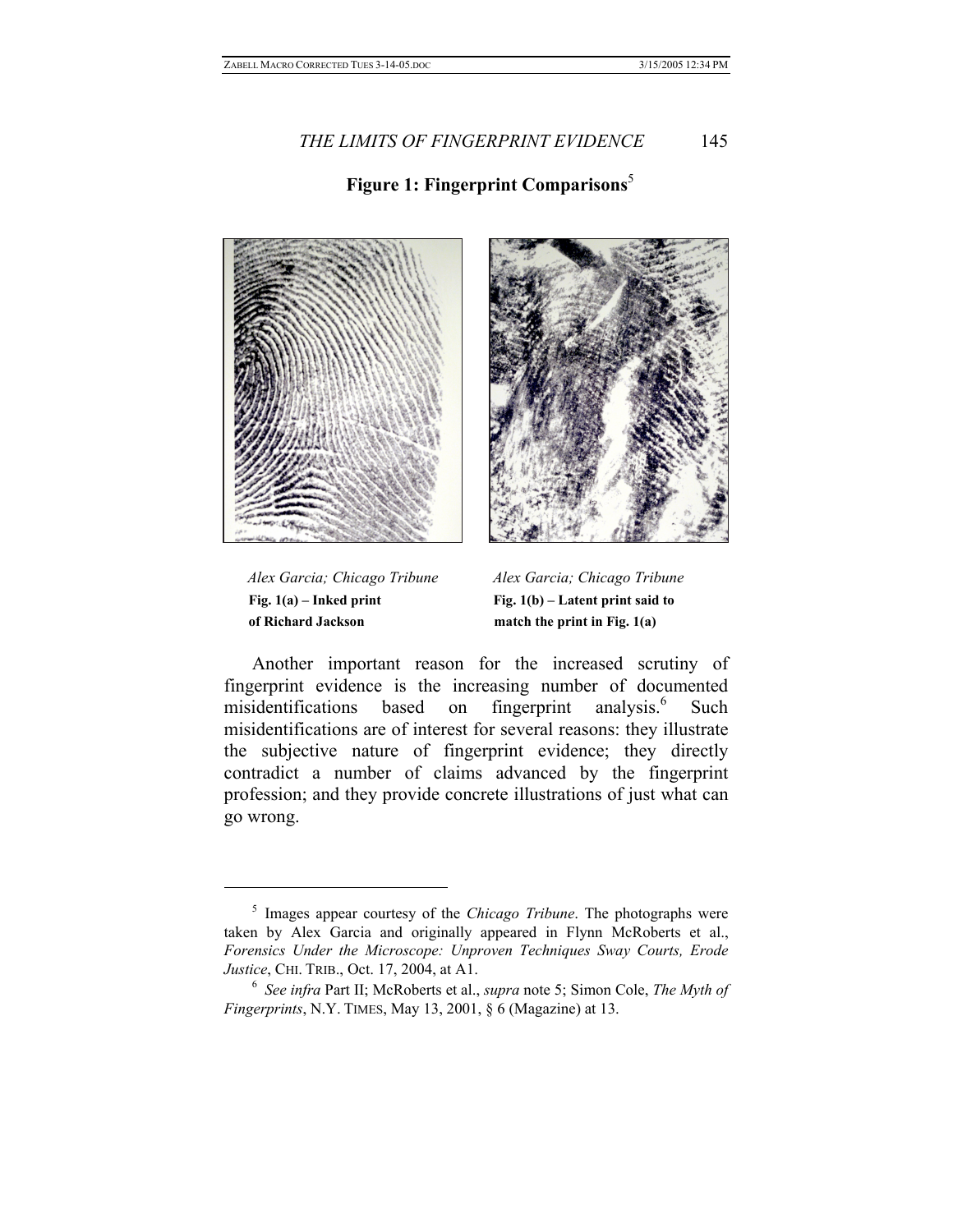### II. FINGERPRINT MISIDENTIFICATIONS: TWO CASE STUDIES

*A.* Commonwealth v. Cowans*<sup>7</sup>*

On May 30, 1997, an African-American male shot and wounded Officer Gregory Gallagher of the Boston Police Department while that officer was on duty.<sup>8</sup> The assailant's baseball hat fell off during the initial struggle between the two men.<sup>9</sup> Shortly after the shooting, an African-American male holding a gun gained entry into the nearby residence of Ms. Bonnie Lacy.<sup>10</sup> The individual removed his sweatshirt, wiped his gun off, asked for and received a glass of water, and then left.<sup>11</sup>

Officer Gallagher later identified Mr. Stephan Cowans as his assailant in a photographic lineup that included the pictures of eight individuals.<sup>12</sup> The officer also subsequently identified Cowans in a standard lineup that included the suspect.13 A witness who saw the presumed assailant shortly after the shooting confirmed the identification, although Ms. Lacy did not.<sup>14</sup> In addition to the eyewitness evidence, investigators located a fingerprint on the glass used by the individual who had gained entry to Ms. Lacy's house.<sup>15</sup> The print was matched to that of Mr. Cowans by two fingerprint examiners working for the Boston Police Department.<sup>16</sup> A fingerprint examiner retained by the

<sup>7</sup> *Commonwealth v. Cowans*, 756 N.E.2d 622 (Mass. App. Ct. 2001) 8 *Id.* at 624. 9 Jonathan Saltzman, *Judge Sets Bail in DNA Case*, BOSTON GLOBE, Jan.

<sup>22, 2004,</sup> at B4. 10 *Cowans,* 756 N.E.2d at 625. 11 *Id.*

<sup>12</sup> *Id.*

<sup>13</sup> *Id.*

<sup>14</sup> *Id.*

<sup>15</sup> Jonathan Saltzman, *Judge Sets Bail in DNA Case*, BOSTON GLOBE, Jan. 22, 2004, at B4. *See also* Jonathan Saltzman & Mac Daniel, *Man Freed in 1997 Shooting of Officer Judge Gives Ruling After Fingerprint Revelation*, BOSTON GLOBE, Jan. 24, 2004, at A1. 16 Jack Thomas, *2 Police Officers Are Put On Leave*, BOSTON GLOBE, Apr.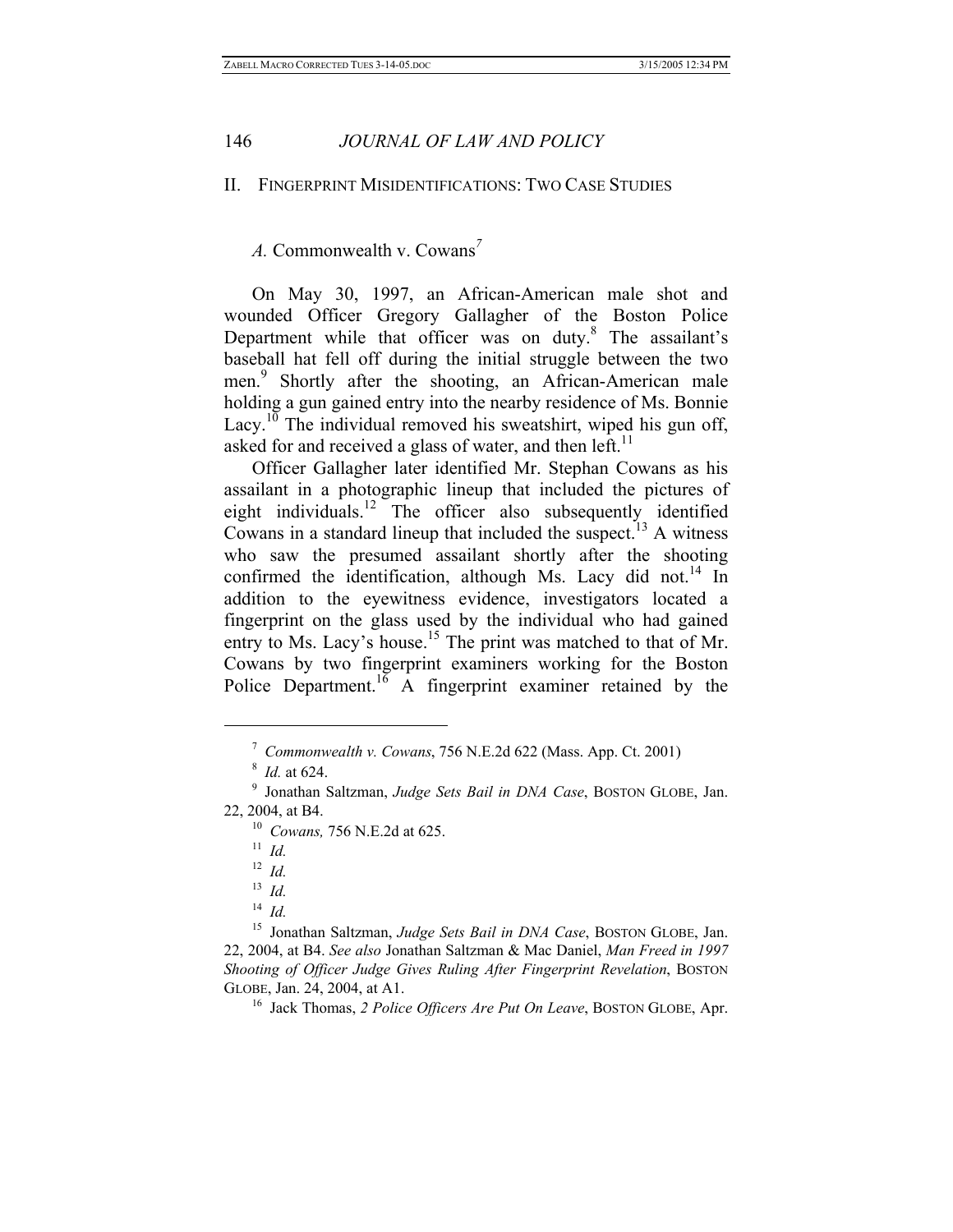defense later confirmed the fingerprint match.<sup>17</sup> On the basis of this evidence, Mr. Cowans was convicted of shooting a police officer and sentenced to thirty to forty-five years in state prison.<sup>18</sup>

In the pre-DNA world, Mr. Cowans would no doubt have spent much of his adult life behind bars. However, in May 2003 (six years after Cowans's conviction), at the defendant's request, Orchid Cellmark Laboratories performed DNA testing on both the glass and the baseball hat found at the crime scene.<sup>19</sup> The DNA profile found on the glass did not match that of Mr. Cowans, but it did match that of the primary contributor to the DNA on the baseball cap. $20$ 

In January 2004, at the request of the Commonwealth of Massachusetts, further testing was performed on the sweatshirt. The resulting DNA profile matched the common profile found on the glass and the baseball hat.<sup>21</sup> Initially, Suffolk Assistant District Attorney David E. Meier stated that, given the "compelling" evidence of the fingerprint on the glass, his office would retry Cowans if the conviction were overturned.<sup>22</sup> Two days later, after the fingerprint had been re-examined, however, Meier changed his mind.<sup>23</sup> In addressing Superior Court Judge Peter Lauriat, Meier explained that the fingerprint evidence presented at trial did not match that of Cowans: "I can conclusively and unequivocally state, your honor, that that purported match was a mistake. $124$  Mr. Cowans was then released, having spent six years in jail for a

<sup>24, 2004,</sup> at B1 (stating that two fingerprint technicians "testified that a fingerprint lifted from a glass used by the assailant matched Cowans's print"). 17 Interview with James Dilday, Partner, Grayer & Dilday (Apr. 19, 2004). 18 *See* Saltzman & Daniel, *supra* note 15.

<sup>19</sup> *Id.*

<sup>&</sup>lt;sup>20</sup> The cap contained a mixture of two or more sources of DNA, but none of these could have originated with Mr. Cowans. *See* Saltzman, *supra* note 9.

<sup>&</sup>lt;sup>21</sup> Jack Thomas, *'I Was Not the Man Who Did This' Cleared of Shooting Charge, Stephan Cowans Looks Back at Six Years Lost in Prison*, BOSTON GLOBE, Apr. 28, 2004, at F1. *See also* The Innocence Project, Stephen Cowans Case Profile, *available at* http://www.innocenceproject.org/case/display- \_profile.php?id=141 (last visited Feb. 23, 2005). 22 Saltzman, *supra* note 9. 23 *Id.*

<sup>24</sup> Saltzman & Daniel, *supra* note 15.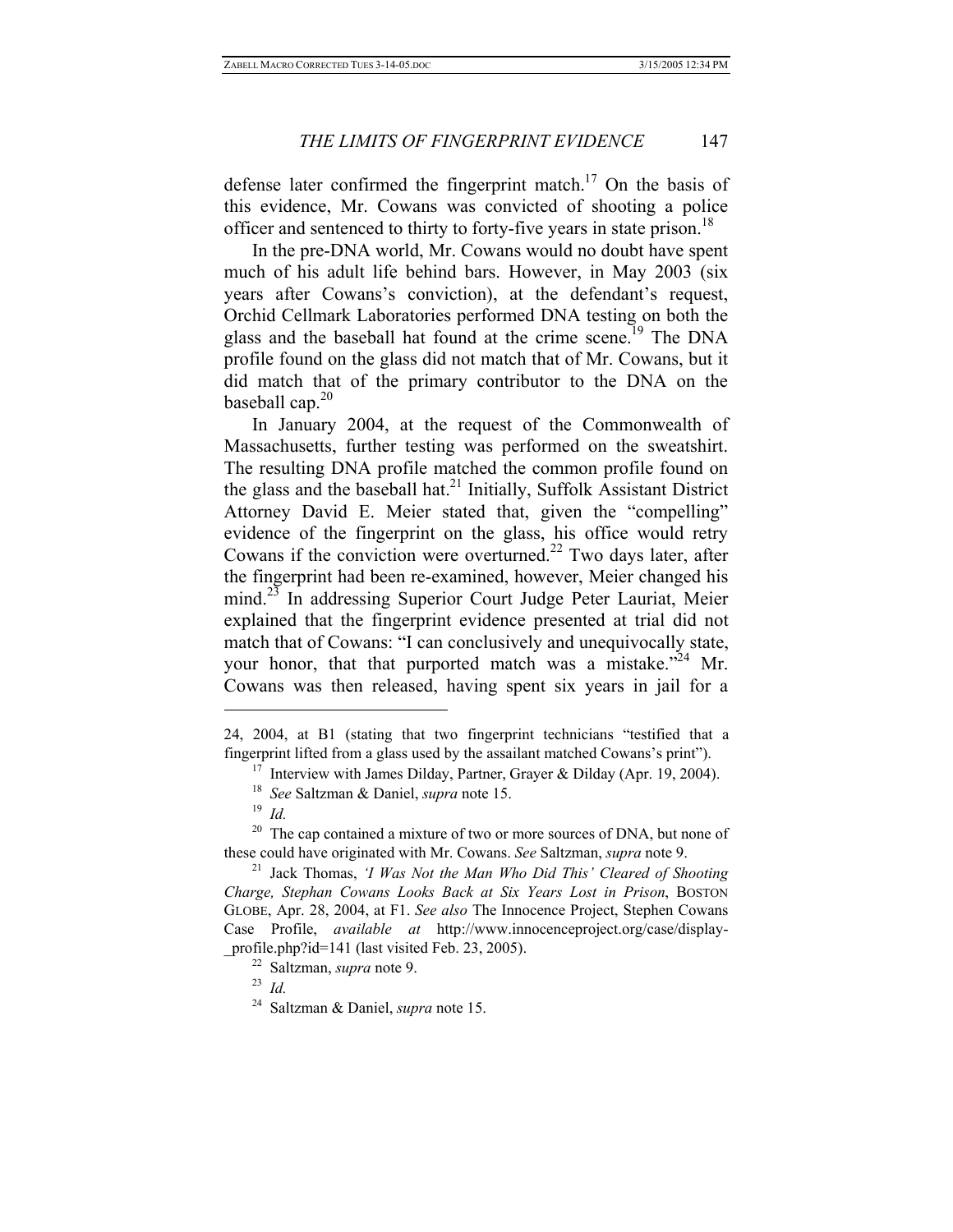crime he did not commit.<sup>25</sup>

# *B. The Mayfield Affair*

On March 11, 2004, a terrorist bomb attack on a Madrid train station resulted in 191 deaths and some  $2,000$  people injured.<sup>26</sup> The Spanish authorities found a bag of detonators near the site of the explosion with a fingerprint on it that did not match any in their databank. $27$  The authorities forwarded the print to several investigative organizations, including the Federal Bureau of Investigation (FBI). After searching its fingerprint database, the FBI located a possible match in the prints of Mr. Brandon Mayfield, an attorney in Portland, Oregon.<sup>2</sup>

From the start, there were troubling aspects about the match. Mr. Mayfield had ties to Muslim individuals and organizations thought to make him suspect, but there was no evidence that he had been out of the country for many years.<sup>29</sup> Nevertheless, the FBI examiners concluded that the print was a "100 percent positive identification," and so informed the Spanish authorities on April 2,  $2004.<sup>30</sup>$ 

The Spanish disagreed. On April 13, 2004, the Spanish authorities reported in a memorandum to the FBI that the match was "conclusively negative."<sup>31</sup> Where the FBI found fifteen points of agreement for the fingerprint, the Spanish found only seven.<sup>32</sup>

 $\overline{a}$ 

<sup>32</sup> *Id.*

<sup>25</sup> *Id.*

<sup>26</sup> *See* Elaine Sciolino, *Ten Bombs Shatter Trains in Madrid, Killing 192*, N.Y. TIMES, Mar. 12, 2004, at A1. 27 Susan Schmidt & Blaine Harden, *Lawyer's Fingerprint Linked to* 

*Bombing Bag, Detonators Found in Stolen Van in Spain*, WASH. POST, May 8, 2004, at A3. 28 *Id.*

<sup>29</sup> *Id.*

<sup>30</sup> Robert B. Stacey, *A Report on the Erroneous Fingerprint Individualization in the Madrid Train Bombing Case*, 54 J. FORENSIC IDENTIFICATION 706, 710. 31 Sarah Kershaw, *Spain and U.S. at Odds on Mistaken Terror Arrest*, N.Y.

TIMES, June 5, 2004, at A1.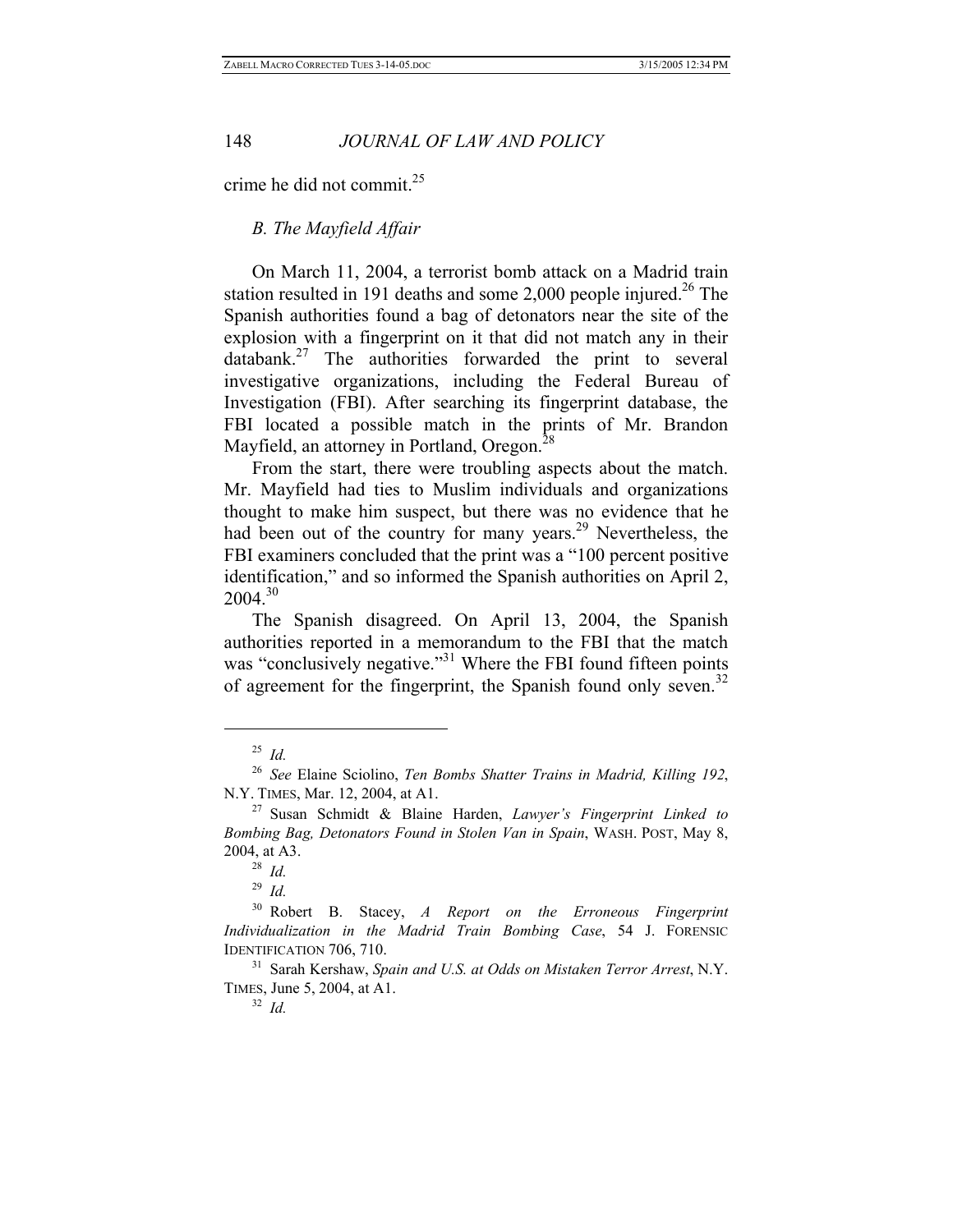Nevertheless, the FBI continued to maintain that the latent print on the bag matched that of Mr. Mayfield and arranged a meeting with Spanish officials in Madrid on April 21, 2004 to present their analysis. The meeting did nothing to change the opinion of the FBI and, subsequently, Mr. Mayfield was arrested on May 6, 2004 on a material witness warrant. $33$ 

Fortunately for Mr. Mayfield, the Spanish authorities persisted with their investigation and, shortly after Mayfield's arrest, announced that they had matched the latent print to an Algerian named Ouhnane Daoud.<sup>34</sup> The final blow came when the Spanish authorities "found traces of Daoud's DNA in a rural cottage outside Madrid where investigators believe the terrorist cell held planning sessions and assembled the backpack bombs used in the attack."<sup>35</sup> Mr. Mayfield was finally released after spending two weeks in jail. $36$ 

What went wrong? FBI officials initially gave conflicting accounts. In June 2004, *The New York Times* reported on the agency's changing positions:

F.B.I. officials told Congress members in the briefings last week that they had come up with the match after working off a 'second-generation' digital print—meaning a copy of a copy. But they gave a somewhat different explanation in interviews this week, saying they were now uncertain what generation the digital print represented. But the F.B.I. official who spoke to *The New York Times* on condition of anonymity added that the real issue was the quality of the latent print that the Spaniards originally took from the blue bag.

The determination by an F.B.I. examiner that the print was useable was hasty and erroneous, F.B.I. officials said, and

<sup>33</sup> *Id.*

<sup>34</sup> Susan Schmidt, *Oregon Lawyer's Status Remains Murky*, WASH. POST, May 22, 2004, at A2. 35 Tomas Alex Tizon et al., *Critics Galvanized by Oregon Lawyer's Case*,

L.A. TIMES, May 22, 2004, at A13. 36 David Heath & Hal Bernton, *Portland Lawyer Released in Probe of* 

*Spain Bombings*, SEATTLE TIMES, May 21, 2004, at A1.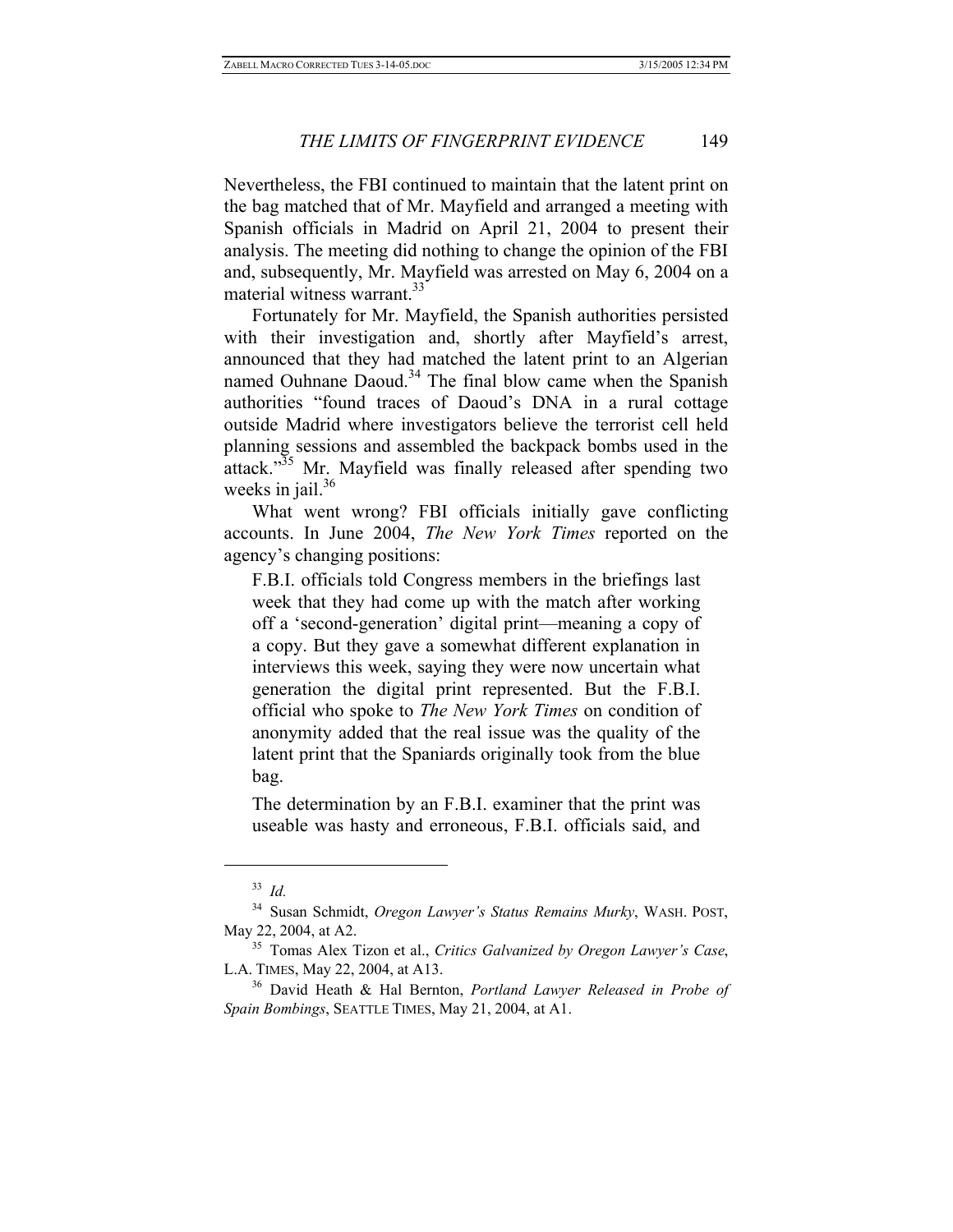set the agency off in the wrong direction and corrupted the rest of the process.<sup>37</sup>

Neither of these conflicting explanations is satisfactory. Latent prints of any type, digitized or not, almost always involve elements of distortion and a loss of information; part of an examiner's claimed expertise is the ability to determine precisely when a latent is useable, and the FBI, in particular, has extensive experience, going back a decade, in the use of digitized prints.<sup>38</sup> The basic rule is supposed to be that if there is any doubt regarding the purported match, an identification is not reported. Either that did not happen in Mayfield, or erroneous identifications are possible, even when examiners have (or express) no doubt about the identification.

Nor is the "quality of the latent print that the Spanish originally took" an adequate explanation for the error, given that Spanish authorities had no difficulty in determining from the outset that the latent did not match Mr. Mayfield's print. Instead, the explanation seems to lie elsewhere. David Ashbaugh, in his highly regarded book *Quantitative-Qualitative Friction Ridge Analysis*, notes:

Experienced identification specialists have learned through training and practice the limits of how much distortion or difference is still considered within the parameters of agreement. For the benefit of those who do not have much experience, if each area of friction ridge detail being compared requires justification for why the formation appears slightly different or why it is not spatially correct, *be cautious, one may be talking oneself into agreement that is not really there*. 39

It would appear that a situation similar to the one Ashbaugh describes occurred in the Mayfield case.

In responding to the investigative methods used by the FBI in the Madrid bombing case, Pedro Luis Melida Lledo, head of the

<sup>&</sup>lt;sup>37</sup> Kershaw, *supra* note 31, at A1.<br><sup>38</sup> *See* Christopher Brislawn, *Fingerprints Go Digital*, 42 NOTICES AM.<br>MATHEMATICAL SOC'Y 1278 (1995).

<sup>&</sup>lt;sup>39</sup> DAVID R. ASHBAUGH, QUANTITATIVE-QUALITATIVE FRICTION RIDGE ANALYSIS: AN INTRODUCTION TO BASIC AND ADVANCED RIDGEOLOGY 146 (1999) (emphasis added).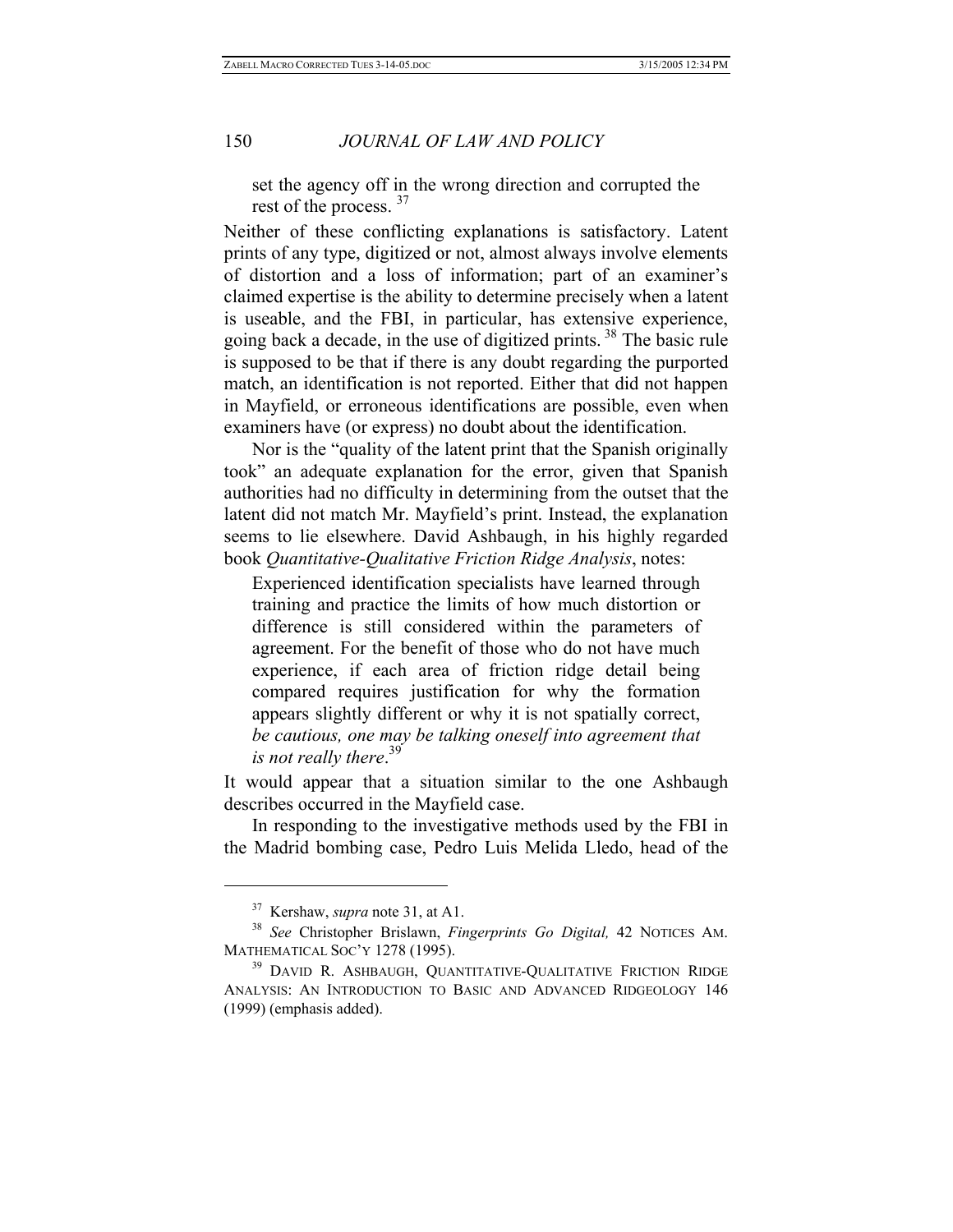Spanish National Police's fingerprint unit, noted, "They had a justification for everything  $\ldots$  [b]ut I just couldn't see it."<sup>40</sup> According to Melida, Mayfield's print differed from the latent found on the blue bag both in that the arcs on the lower portion of his print pointed downward rather than upward, as they did in the latent, and in the number of concentric rings (or crests) that were visible to investigators.<sup>41</sup> Melida offered the following analogy for what might have happened to the FBI investigators:

You're trying to match a woman's face to a picture ... [b]ut you see that woman has a mole, and the face in the picture doesn't. Well, maybe it's covered up with make-up, you say. O.K., but the woman has straight hair and it's curly in the picture. Maybe the woman in the picture had a permanent?<sup>42</sup>

Other examples of fingerprint misidentifications are known. (The inked and rolled prints in Figure 1, for example, furnish another instance.) $^{43}$  As the Mayfield case illustrates, the process of comparing latent and inked prints is inherently subjective and subject to error, and an awareness of the perils implicit in such an approach is a requisite first step in considering possible remedies. Understanding how some of the FBI's most senior examiners could have persuaded themselves that the two prints matched is perhaps best achieved, however, in a more general context, to which we now turn.

<sup>40</sup> Kershaw, *supra* note 31, at A1. 41 *Id.*

<sup>42</sup> *Id.*

<sup>43</sup> *See* Mary Anne Janco, *Murder Case is Formally Dropped: Richard Jackson's Fingerprints Did Not Match Those Found at the Scene*, PHILA. INQUIRER, Mar. 8, 2000, at B1; Anne Barnard, *Convicted in Slaying, Man Wins Freedom: An FBI Investigation Found that Fingerprints at Murder Scene Were Not Those of Richard Jackson*, PHILA. INQUIRER, Dec. 24, 1999, at B1; Mary Anne Janco, *Release of Convicted Killer is Sought*, PHILA. INQUIRER, Nov. 24, 1999, at B1; Rachel Scheier, *New Trial Sought in U. Darby Slaying: A Prosecution Fingerprint Expert's Testimony is in Question*, PHILA. INQUIRER, Aug. 16, 1999, at B1.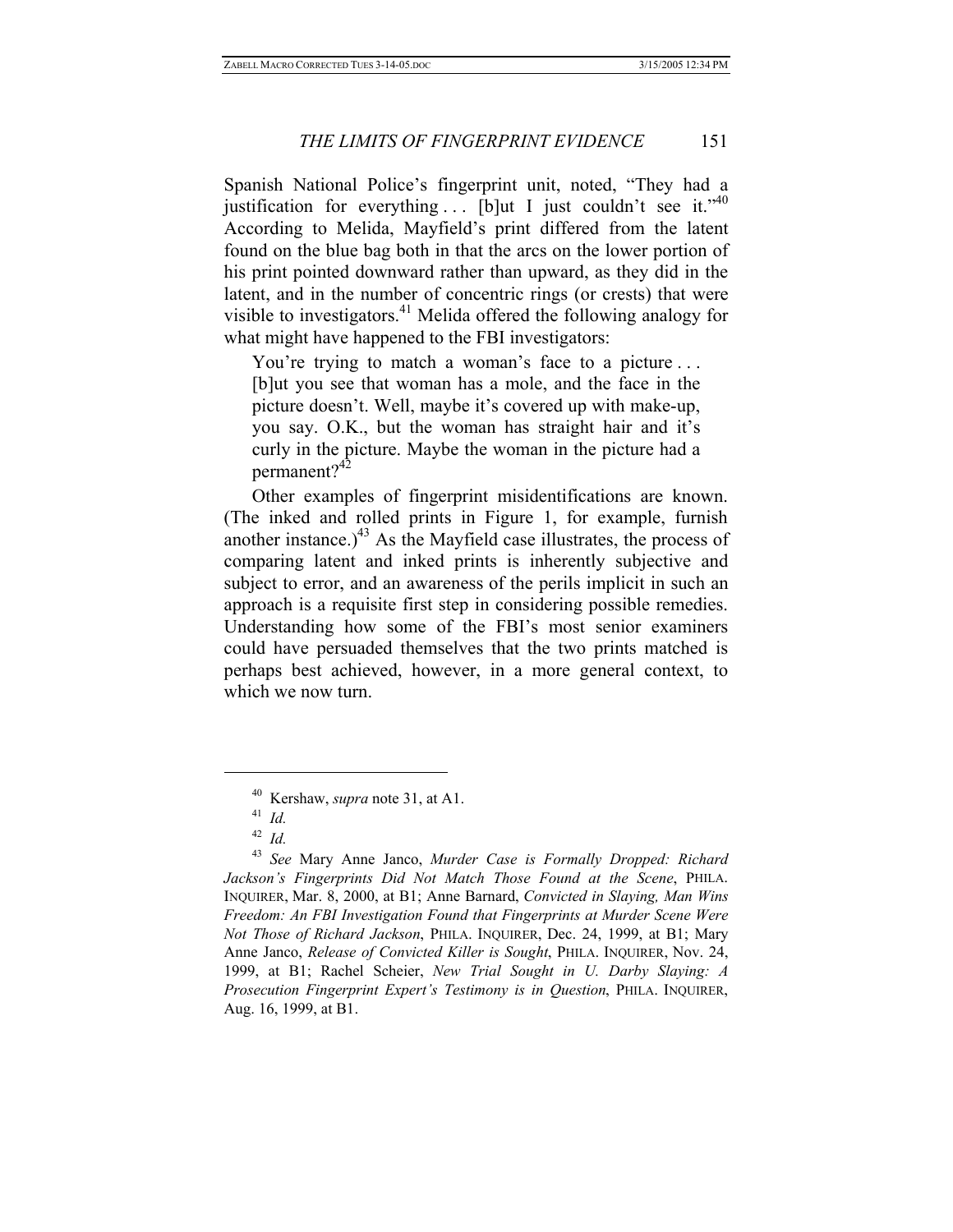### III. THE NEED FOR SCIENCE

Because the requirements for scientific rigor are so demanding, let us pause briefly to discuss why they exist. Science is not just one of several competing, equally valid forms of knowledge. Scientific procedures have evolved, and science is accorded great respect precisely because it is recognized that one can only obtain truly reliable knowledge by using its protocols and practices.

Suppose that a scientist is testing a particular procedure having a claimed effect. For example, consider a case in which a new medication or a new surgical procedure claims to be superior to an old medication or surgical procedure. There are two important elements in the design of a scientifically valid experiment to test this. The experiment should employ controls, and the individuals or units being tested should be randomly allocated to the treatment and control groups. The allocation should be random in order to eliminate any possible bias in assigning individuals to the two groups. Ideally, the evaluation should also be *blind*: both the evaluator and the subject should not be told whether the subject is in the treatment or control group.<sup>44</sup> There are many examples in the scientific literature illustrating the importance of properly designed experiments; the following case is particularly instructive.

# *A. The Portacaval Shunt<sup>45</sup>*

 $\overline{a}$ 

The portacaval shunt was a surgical procedure thought for several years to be effective in treating cirrhosis of the liver by redirecting blood flow. After many studies in support of the procedure had been published in medical journals, Grace, Muench, and Chalmers published a review of the studies.<sup>46</sup> Their analysis examined the structure of fifty-one portacaval shunt studies and the conclusions reported in each paper regarding the shunt's

<sup>&</sup>lt;sup>44</sup> The nature of the evaluation may make blinding impossible, however.<br><sup>45</sup> *See* DAVID FREEDMAN ET AL., STATISTICS 8-9 (3d ed. 1997). This

outstanding textbook contains a number of other instructive examples of this nature.<br><sup>46</sup> N. D. Grace et al., *The Present Status of Shunts for Portal Hypertension* 

*in Cirrhosis*, 50 GASTROENTEROLOGY 684 (1966).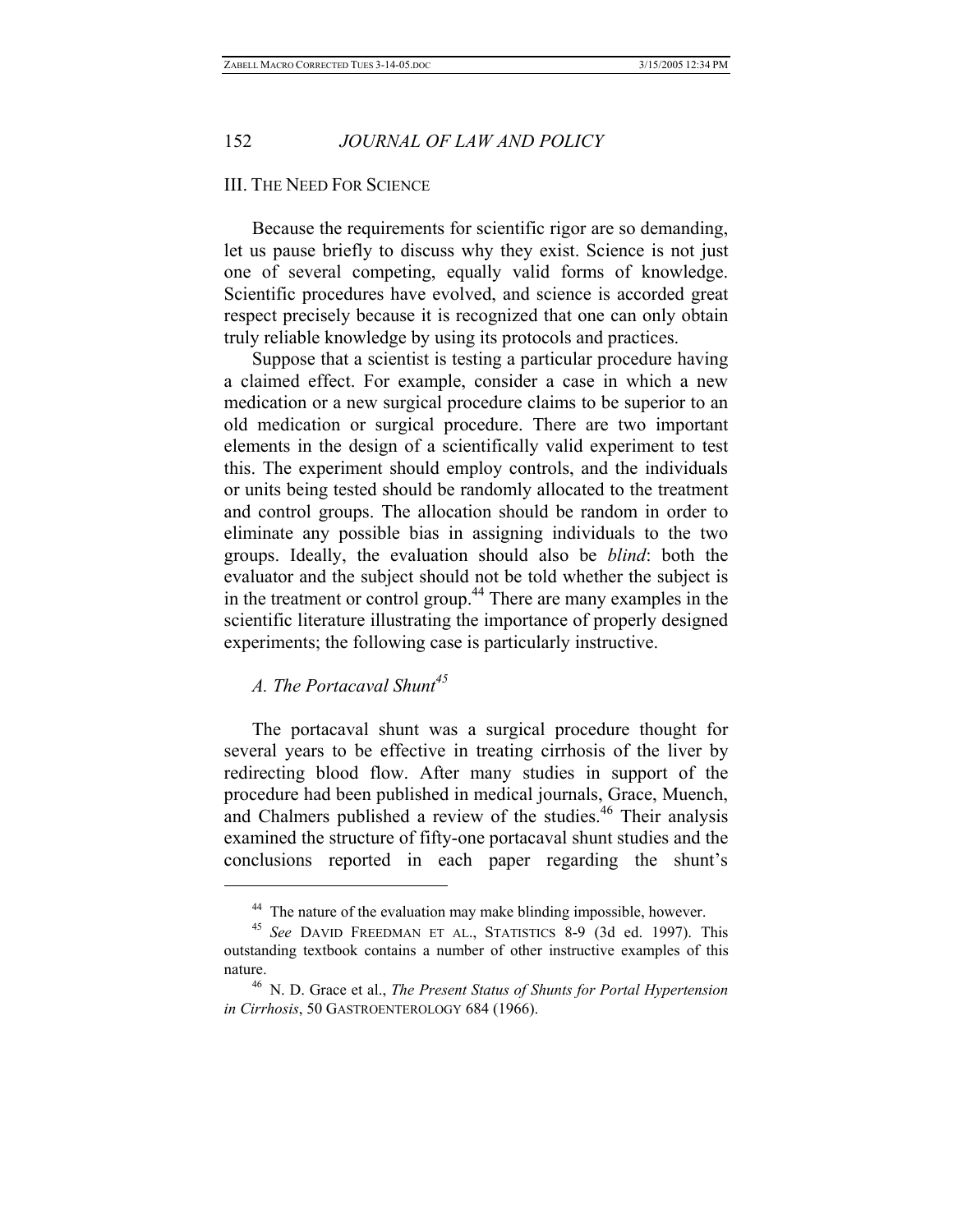effectiveness. The results of the fifty-one studies are summarized below.

## **Design of Experiment Degree of Enthusiasm for Procedure**

|                        | Marked | Moderate    | None |
|------------------------|--------|-------------|------|
| No Controls            | 24     |             |      |
| Nonrandomized controls | 10     | $\mathbf 3$ |      |
| Randomized controls    |        |             |      |

The results are instructive when enthusiasm for the shunt procedure is compared to whether or not the design of the experiment employed controls and, if so, which type. It is apparent from the table that the procedure has little, if any, value: when controls were employed and allocated in a random fashion to treatment and control groups, three of the four studies with controls found no evidence of the procedure's effectiveness. Most of the studies, however, were poorly designed: thirty-two of the fifty-one did not employ controls at all, and fifteen of the nineteen that did use controls failed to use randomization to allocate subjects to the treatment and control groups. As a result, most of the studies got it wrong: 75% of the studies without controls expressed marked enthusiasm for the procedure, as did 66% of those that employed nonrandomized controls.

What is going on here? In brief, it is a well-understood phenomenon that *the human mind often sees what it expects to see, hopes to see, or wants to see.*<sup>47</sup> The reason science requires rigorous standards of testing is precisely because strongly held beliefs and expert opinions do not always withstand scrutiny or comparisons to serious objective competitors. This is not simply a case of science versus non-science. In the past, spectacular

 $47$  It should be stressed that this is a separate phenomenon from deliberate fraud. In the phenomenon we are discussing, there is deception at work, but it is self-deception.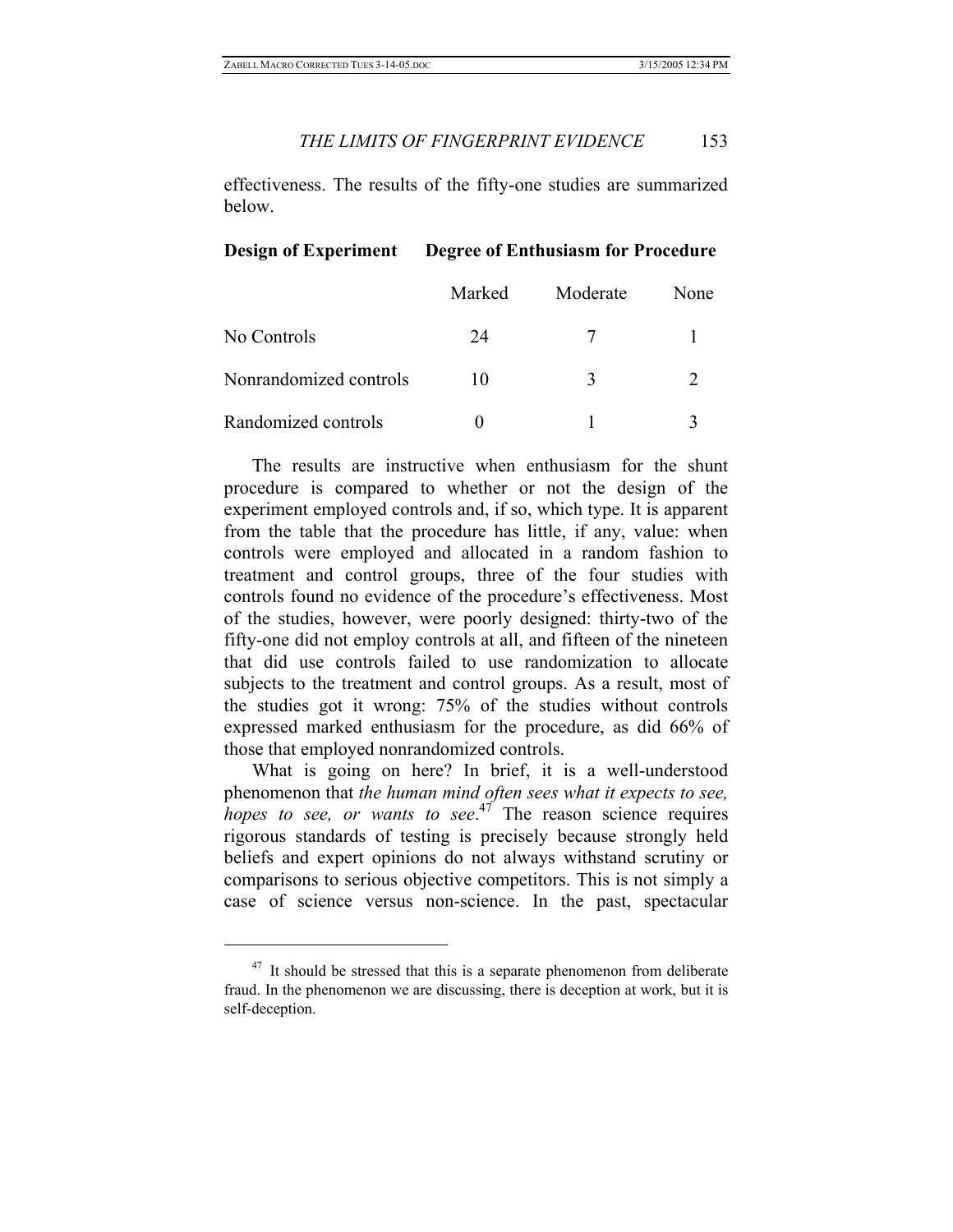examples of nonexistent phenomena, such as N-rays, polywater, and cold fusion, have been reported and maintained by many investigators until serious peer review revealed the claims to be erroneous.48 The failure to follow proper procedures, even or especially by scientists, can have serious consequences.

# *B. Clinical v. Statistical Prediction*

A related phenomenon is that of clinical versus statistical prediction. A classic study performed by Paul Meehl found that the predictions of experts based on clinical interviews were often far less accurate than predictions based on statistical or actuarial instruments.<sup>49</sup> Although experts are often more comfortable relying on their instincts, this reliance does not always translate into superior predictive ability. $50^{\circ}$ 

A related point is the distinction between the scientific uses of the terms "reliability" and "validity." A measurement procedure is said to be *reliable* if, when repeated, it gives rise to the same result. It is, in other words, consistent. In contrast, a procedure is said to be *valid* if it measures what it claims to measure. For example, in the popular Analysis, Comparison, Evaluation, and Verification (ACE-V) paradigm for fingerprint identification,<sup>51</sup> the verification stage, in which a second examiner confirms the assessment of the original examiner, may increase the consistency of the assessments. But while the verification stage has implications for the reliability of latent print comparisons, it does not assure their validity.

<sup>48</sup> *See, e.g.,* Irving Klotz, *The N-ray Affair,* SCIENTIFIC AMERICAN, May 1980; FELIX FRANKS, POLYWATER (1981); GARY TAUBES, BAD SCIENCE: THE SHORT LIFE AND WEIRD TIMES OF COLD FUSION (1983).<br><sup>49</sup> PAUL MEEHL, CLINICAL VERSUS STATISTICAL PREDICTION: A

THEORETICAL ANALYSIS AND REVIEW OF THE EVIDENCE (Jason Aronson ed., Univ. of Minn. Press 1996) (1954). 50 Anne M. Heinz et al., *Sentencing By Parole Board: An Evaluation,* 67 J.

CRIM. L. & CRIMINOLOGY 1, 1-31 (1976) (discussing the phenomenon in the context of parole decisions). 51 *See,* ASHBAUGH, *supra* note 39, at 196.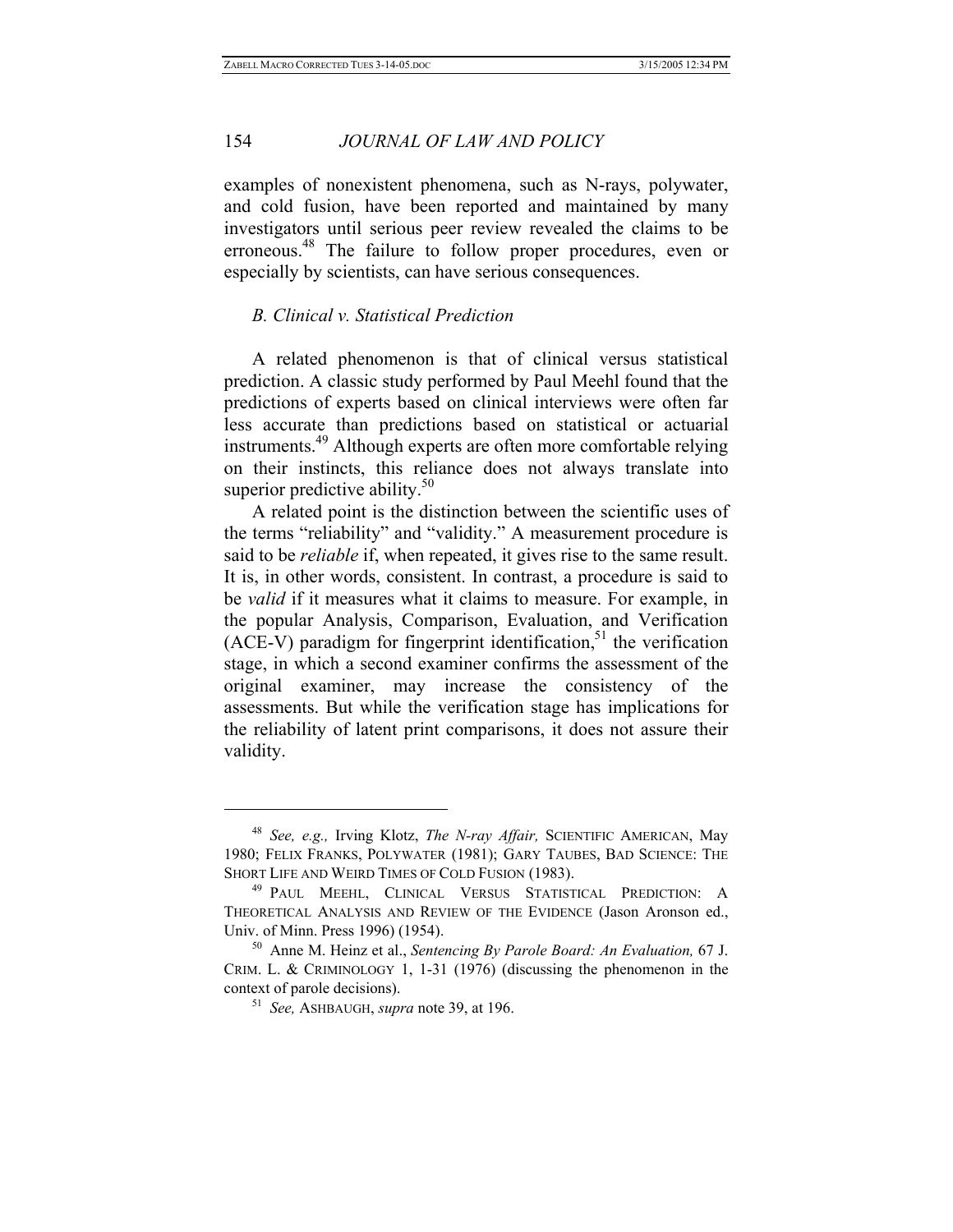## IV. FINGERPRINT OPINIONS

Suppose that a latent print and a rolled print are judged to be a match by an examiner. Such fingerprint identifications can be thought of as implicitly making several assertions based on the knowledge and experience of the examiner. First, through an identification an examiner suggests that the latent print and the rolled prints could have a common source; that is, although no pair of latent and rolled prints is ever identical, the examiner concludes on the basis of his knowledge and experience that the differences between the latent and rolled prints fall within the expected or possible range of variation. Second, an identification indicates that the latent and rolled prints exhibit a degree of similarity substantially greater than one ordinarily sees in pairs of prints coming from different individuals. Such a judgment in principle also reflects the accumulated knowledge and experience of the examiner, even though, in practice, an examiner might not have actually seen very many "near misses." Lastly, the examiner asserts that only one person in the world could be the source of the latent print.

This last assertion is problematic because, unlike the first two, it is difficult to determine what precise knowledge or experience on the part of an examiner could serve as the basis for such a conclusion. Ashbaugh describes the process:

An opinion of individualization is unambiguous. The details in both prints are in agreement and, in the opinion of the identification specialist, there is sufficient uniqueness [sic] present in the friction ridge detail to eliminate all other possible donors. This opinion is subjective and it is based on the knowledge and experience of the examiner.<sup>52</sup>

There are obvious questions about such an approach. Suppose that the fingerprint examiner is wrong and that, rather than there being a unique "match," instead 1 in 1,000,000 persons have fingerprints bearing as great a degree of similarity to a particular latent print as the particular fingerprint in question. How could an examiner distinguish between these two scenarios based on his knowledge

<sup>52</sup> *Id.* at 146.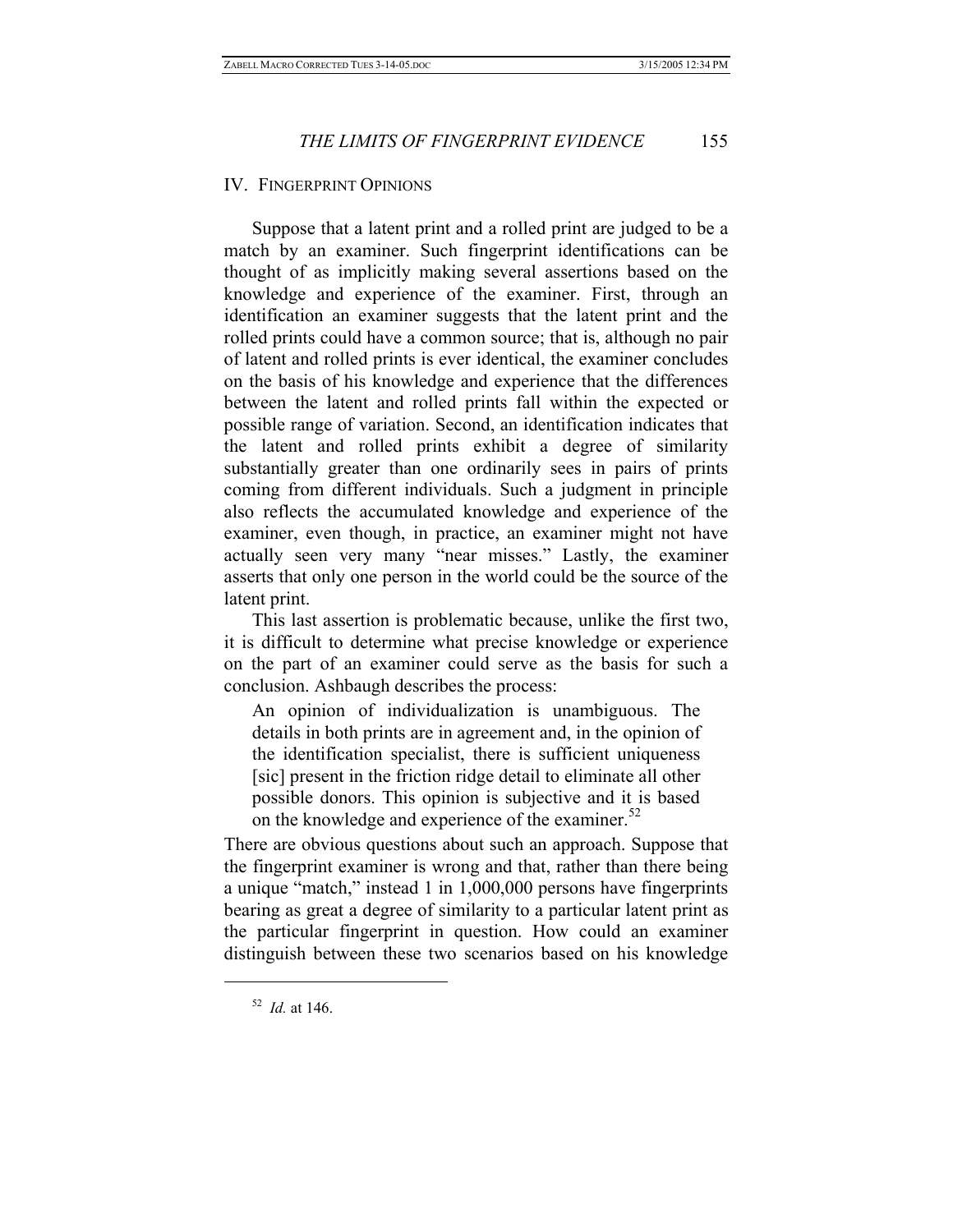and experience? The world would look basically the same; people do not usually see events that happen only 1 in 1,000,000 times. How does an investigator, based on personal experience, discriminate between 1 in 1,000,000 and zero? The examiners in Mayfield thought they knew, but obviously they did not.<sup>53</sup>

"How much correspondence between two fingerprints is sufficient to conclude that they were both made by the same finger?"<sup>54</sup> David Stoney, a distinguished expert on fingerprints, tells us:

An adequate answer to [this question] is not currently available. The best answer at present to the question 'How much is enough?' is that this is up to the individual expert fingerprint examiner to determine, based on that examiner's training, skill, and experience. Thus we have an ill-defined, flexible, and explicitly subjective criterion for establishing fingerprint identification . . . .

Any unbiased, intelligent assessment of fingerprint identification practices today reveals that there are, in reality, no standards. That is, the amount of correspondence in fraction ridge detail that is necessary for a conclusion of identity has not been established.<sup>55</sup>

A declaration that a fingerprint match has occurred is essentially a statistical statement. As the detail available in a latent fingerprint increases, fewer and fewer people will have consistent fingerprints: first, 1 in 10, then 1 in 1000, and, finally, 1 in 1,000,000. Based on intuition, the examiner thinks he knows where to draw the line, but the question remains: what is the justification for such a judgment?

<u>.</u>

<sup>&</sup>lt;sup>53</sup> The advent in recent years of computer-searchable databanks of digitized prints may well have played some role here; a match criterion unlikely to generate false positives when used by an examiner fifty years ago while searching a databank numbering in the tens of thousands might well generate false positives when searching a modern database numbering in the tens of millions. 54 David A. Stoney, *Measurement of Fingerprint Individuality, in* 

ADVANCES IN FINGERPRINT TECHNOLOGY 327, 329 (Henry C. Lee & Robert E. Gaensslen eds., 2d ed. 2001). 55 *Id.* at 329-30.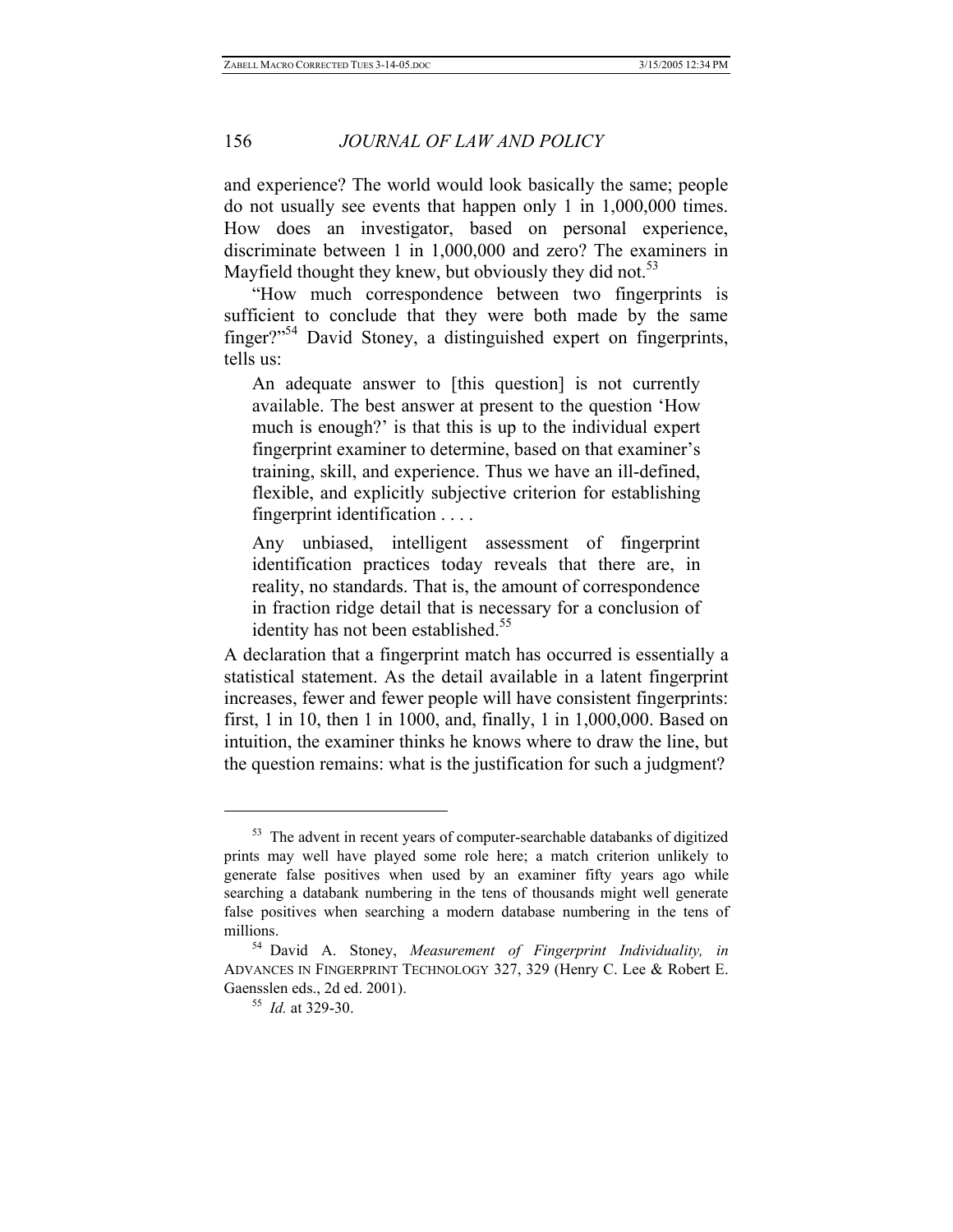# *A. Comparing Identification Techniques: Fingerprints v. DNA Analysis*

The scientific process for analyzing DNA stands in contrast to the intuitive process for identifying fingerprint matches. A comparison of the two techniques is instructive. Consider the following steps in the presentation and analysis of both types of evidence:

 $\overline{a}$ 

# **Fingerprints**

| DNA is unique                        | Fingerprints are unique          |
|--------------------------------------|----------------------------------|
| Only a portion of genome<br>examined | Latent only a partial print      |
| Thirteen loci examined               | Friction ridge detail identified |
| Statistical calculation              | Subjective judgment              |

Because the totality of each person's DNA is unique, examining the human genome can potentially enable us to identify a person. But practical considerations of time and expense limit us to examining only a small portion of the genome. Current forensic practice usually entails looking at a total of thirteen loci (locations on the twenty-three pairs of chromosome found in human cells), and the degree of rarity of the resulting DNA profile is scientifically determined by means of a statistical population genetic calculation.

There is an obvious parallel between DNA and fingerprint analysis—up to a point. It is claimed that fingerprints, the friction ridge detail on the surface of the skin, have the theoretical ability to uniquely identify a person.<sup>56</sup> Unfortunately, however, fingerprint examiners are often faced with the Aristotelian reality of a latent

<sup>56</sup> *See, e.g.,* FRANCIS GALTON, FINGERPRINTS (1892); STEPHEN M. STIGLER, *Galton and Identification by Fingerprints, in* STATISTICS ON THE TABLE 131-40 (1999).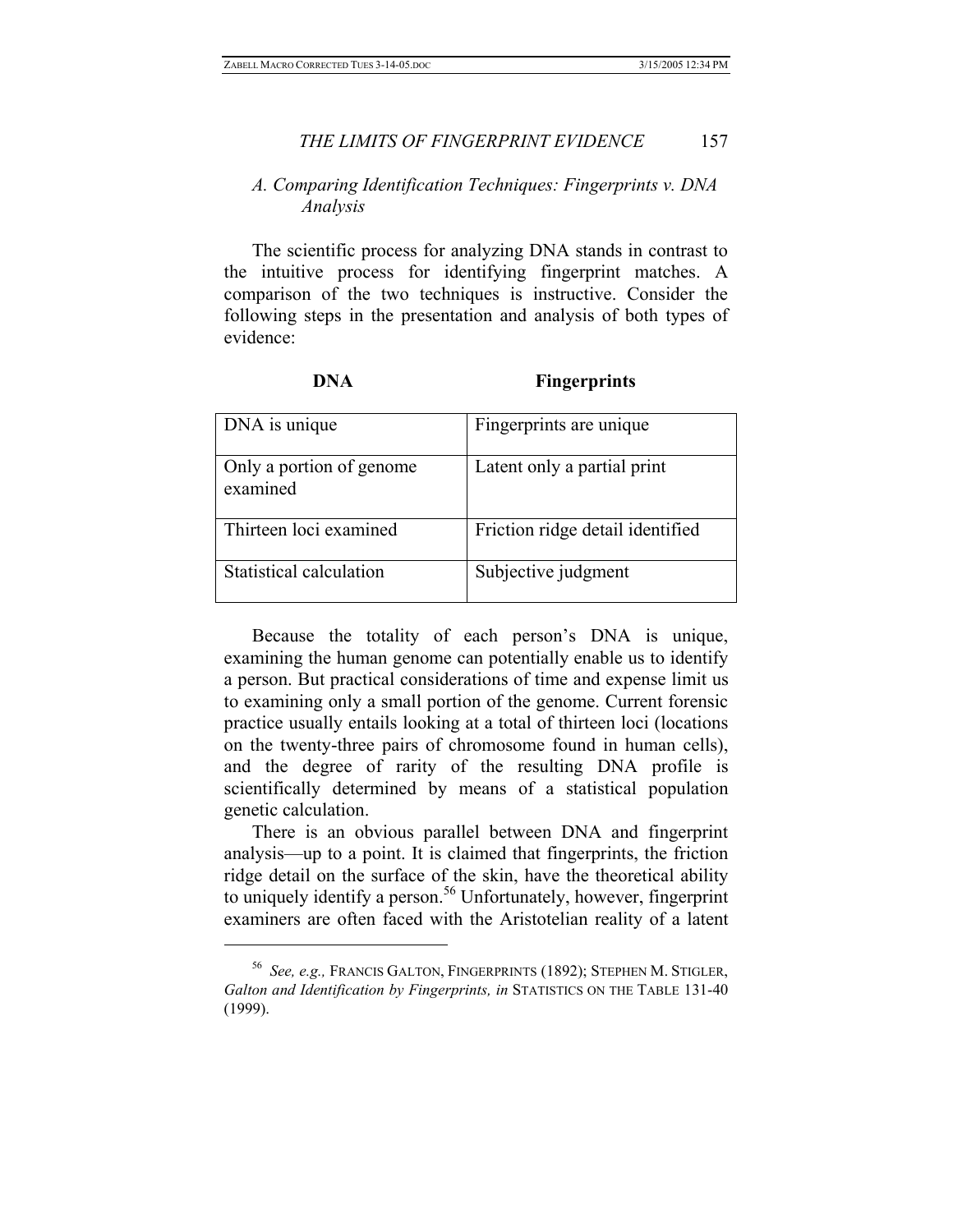print rather than the Platonic ideal of a pristine inked print. The analysis of latent prints rests on an examination of Galton points of comparison (or, more generally, "friction ridge detail")—the fingerprint analogues of the short tandem repeat (STR) loci used in modern forensic DNA analysis. It is here that the apparent parallel between fingerprint analysis and DNA analysis intersects reality. In contrast to the scientifically-based statistical calculations performed by a forensic scientist in analyzing DNA profile frequencies, each fingerprint examiner renders an opinion as to the similarity of friction ridge detail based on his subjective judgment.<sup>57</sup>

In order to better understand this fundamental difference in the two identification procedures, it is important to consider in detail the steps involved in each. The next section discusses the statistical calculation of DNA profile frequencies and compares the steps in that process to the corresponding steps in fingerprint analysis.

# V. COMPUTING DNA PROFILE FREQUENCIES

 $\overline{a}$ 

Current forensic DNA technology in the United States is commonly based on the determination of a thirteen-locus DNA profile. A typical example of such a DNA profile is given on the next page:

 $57$  The statistical calculation of a DNA profile involves the multiple steps of collecting a database, estimating allele frequencies using the database, testing the database for Hardy-Weinberg and linkage equilibrium, using the so-called "product rule" to compute a combined profile frequency, using population genetic adjustments to correct for possible population substructure, and sometimes even attaching confidence limits to the resulting estimate.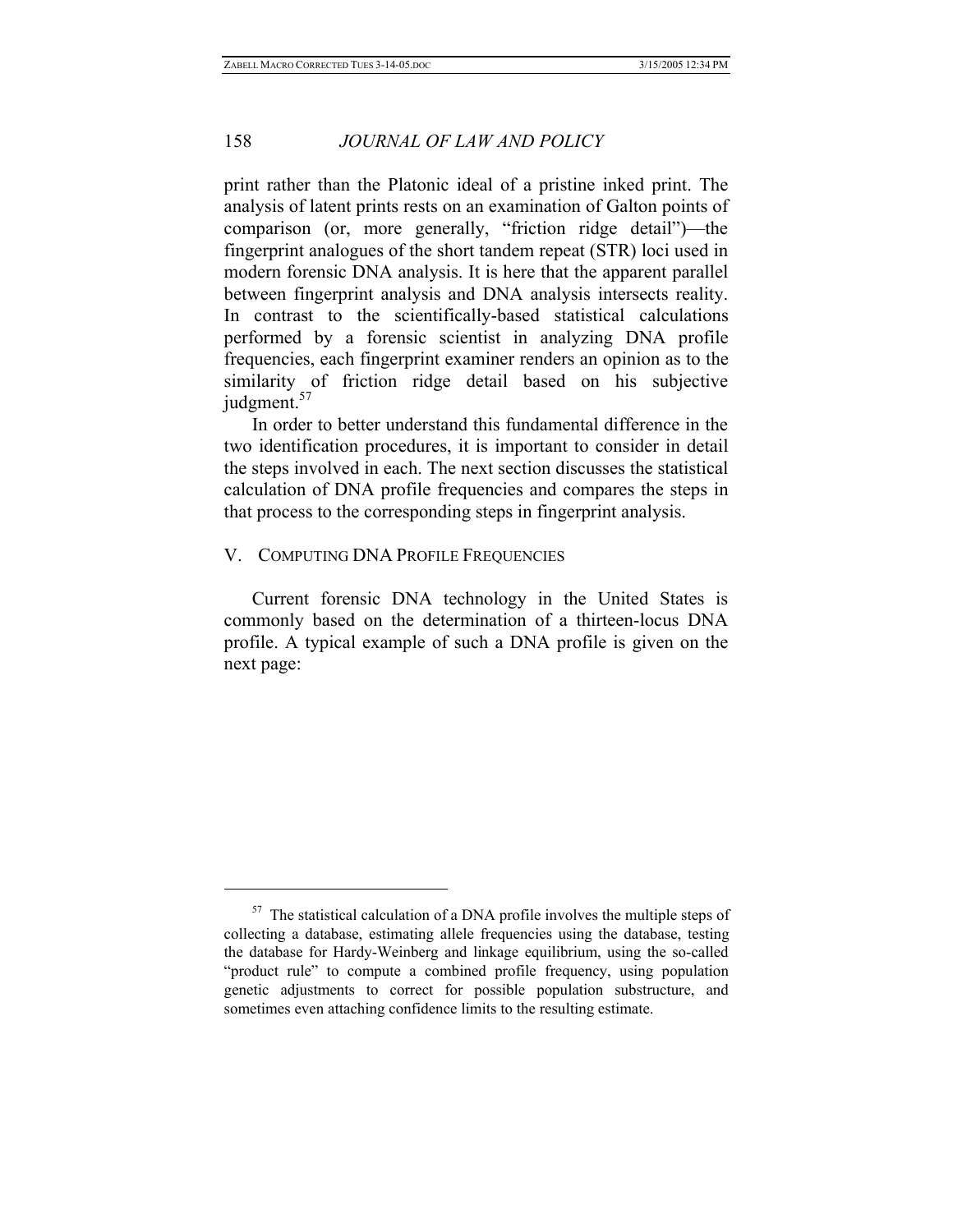# **Locus Profile** D3S1358 16, 18 VWA 15, 20 FGA 24, 26 D8S1179 14, 15 D21S11 28, 30 D18S51 10, 16 D5S818 10, 13 D7S820 11, 11 D13S317 12, 15 D16S539 9, 14 THO1  $6, 8$  $TPOX \t\t\t 6, 8$ CSF1PO 7, 8

# **Table 1: A Typical Thirteen Locus DNA Profile**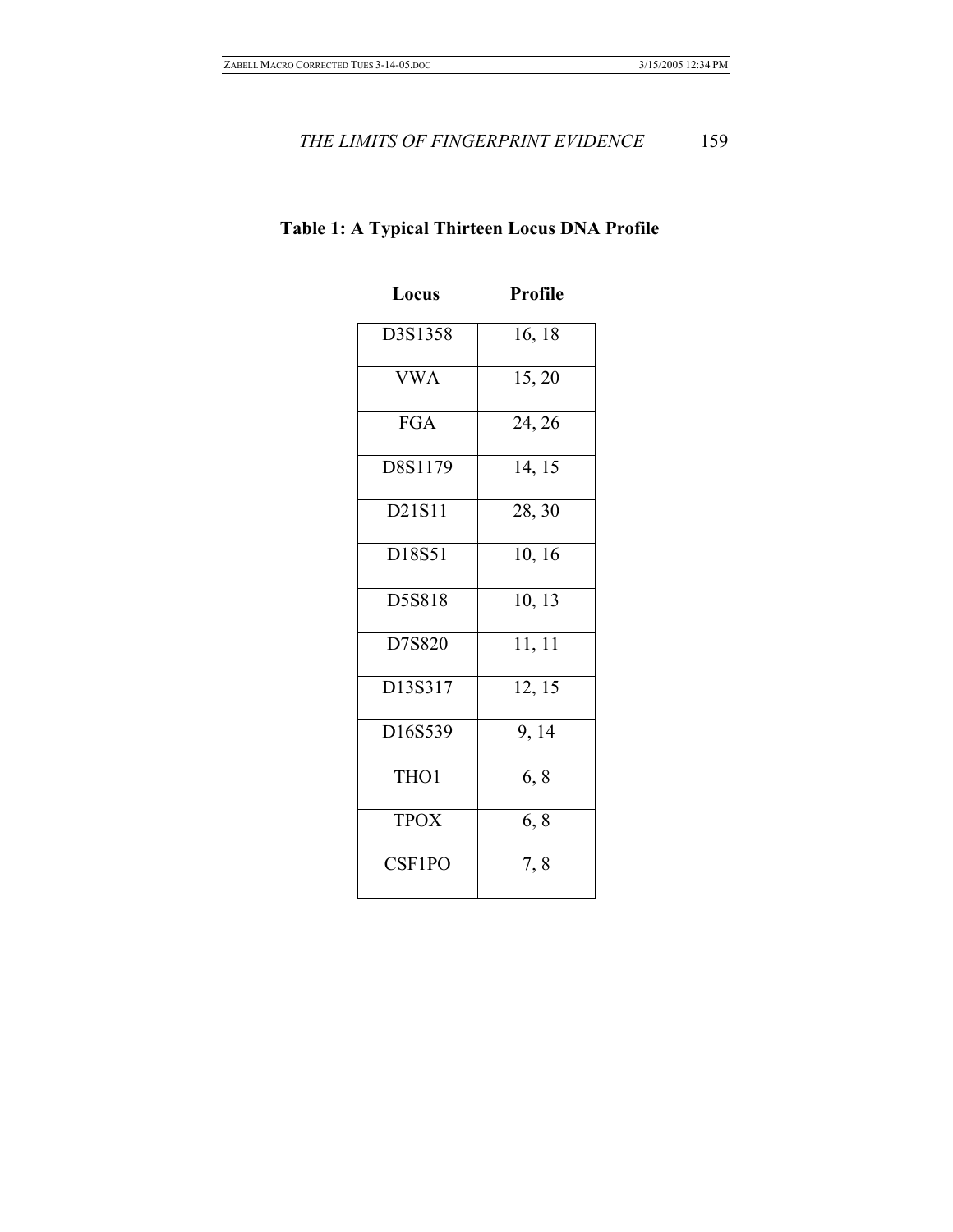Forensic scientists determine DNA profiles and profile frequencies using a number of steps.<sup>58</sup> First, we know through research that at various points on the chromosomes, short sequences of nucleotides are repeated in tandem, one after another. These sequences are known as short tandem repeats (STRs). The exact number of repeats varies from one individual to another, but is constant for a given person. For example, consider the locus designated D3S1358. In this example, we are concerned with the DNA on chromosome 3 (hence the "D3"). The DNA profile for an individual at this location (or "locus") might be 16, 18, indicating that at one of the many possible locations where short tandem repeats occur on chromosome 3, here, at location number 1358, one of the chromosomes of the pair contains the repeated sequence 16 times, and the other, 18 times. The 16 and the 18 are determined objectively using computer software that generates an electropherogram, a printout that looks somewhat like an EKG and exhibits a sequence of peaks. The presence of a peak indicates the presence of a repeat of a given size.

After the DNA profile of interest has been established, a previously collected database of DNA profiles is consulted and the frequencies of occurrence of the different repeat sizes (or "alleles") in the DNA profile of interest are determined. (The term "allele" refers to a possible state of the DNA at a given locus. In the example above, the 16 and 18 are two different alleles.) For example, in the case of locus D3S1358, an FBI database indicates that among 203 Caucasian individuals having a total of 406 alleles, the 16 allele occurs 94 times and the 18 allele occurs 66 times. Thus, the frequency of the 16 allele among Caucasians in the United States is estimated to be 94/406, or 23%, and the frequency of the 18 allele is estimated to be 66/406, or 16%.

The frequency of the joint occurrence of the 16, 18 "genotype" is then estimated using a formula that states that the frequency is twice the product of the individual allele frequencies (2 x 23% x

1

<sup>58</sup> *See* JOHN M. BUTLER, FORENSIC DNA TYPING: BIOLOGY AND TECHNOLOGY BEHIND STR MARKERS 25 (2001); IAN W. EVETT & BRUCE S. WEIR, INTERPRETING DNA EVIDENCE: STATISTICAL GENETICS FOR FORENSIC SCIENTISTS (1998).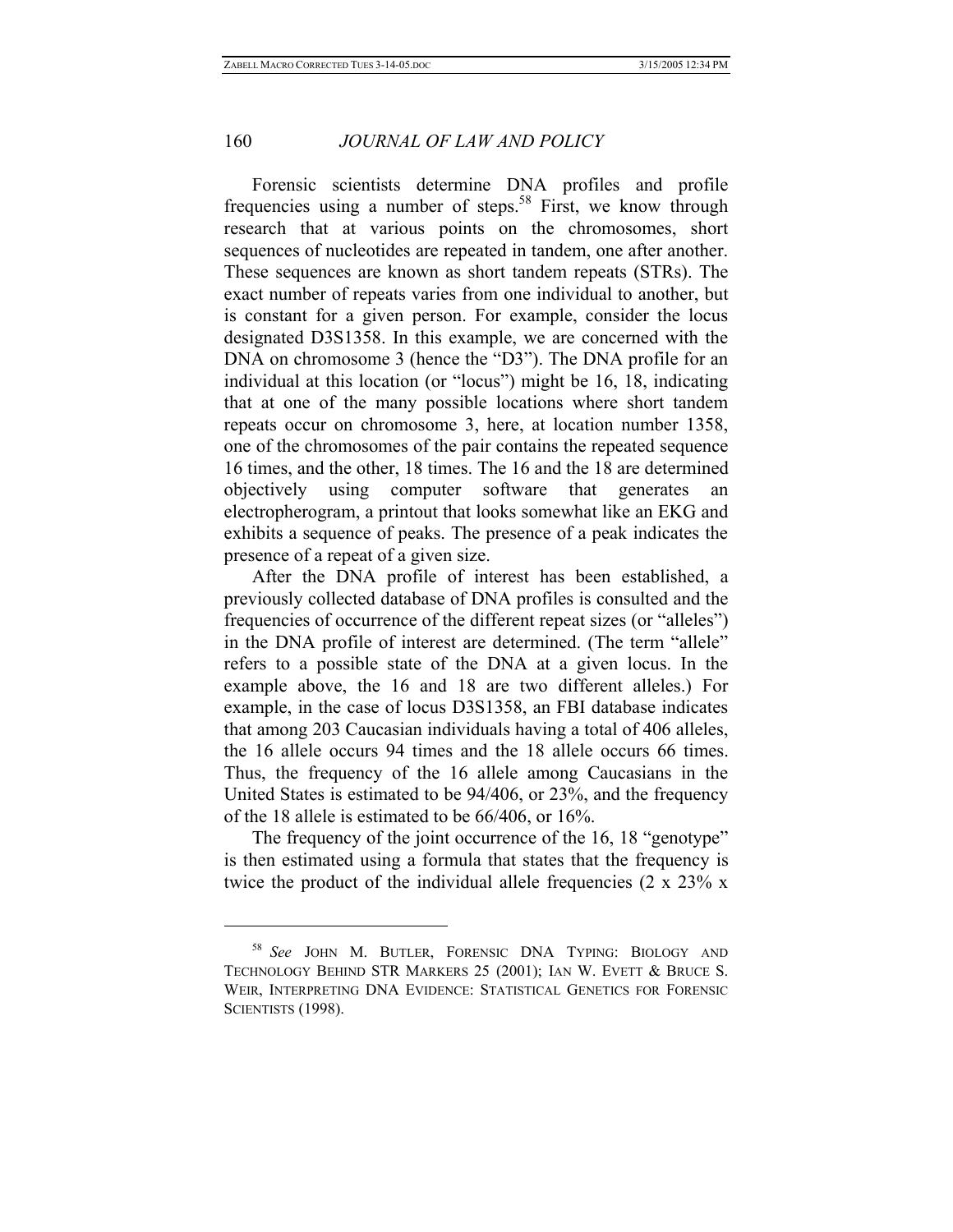16%, or approximately  $7\%$ ).<sup>59</sup> The use of this formula is justified by a finding that the population is in at least approximate "Hardy-Weinberg" equilibrium.<sup>60</sup> The specifics of "Hardy-Weinberg" equilibrium will not be discussed here, but it is important to note that the presence or absence of equilibrium, at least approximately, is a fact amenable to scientific determination by the use of appropriate statistical tests. Because there was some initial controversy regarding the forensic use of DNA, the National Academy of Sciences, through its operating arm the National Research Council (NRC), convened two panels that issued reports (one in 1992 and one in 1996) on the subject. One of the key findings of the second NRC panel report on forensic DNA is that the use of the above product formula (subject to certain caveats and population genetic adjustments, depending on the  $circumstances)$  is scientifically justified.<sup>61</sup>

Similarly, in the case of the vWA locus, the 15 allele occurs among Caucasians approximately 44/392, or 11% of the time, and the 20 allele occurs 4/392, or 1% of the time. Thus, the 15, 20 profile occurs 2 x 11% x 1% =  $0.22\%$  of the time, or approximately 1 in every 455 times.

Finally, the examiner must determine how unusual it is for a person to have the overall profile at all thirteen loci. In order to compute this, an examiner uses a second product rule that requires the multiplication of profile frequencies at each separate locus. For example, if an examiner knew only the profiles for D3S1358 and vWA, he would multiply the frequencies for both the 16, 18 at D3S1358 and the 15, 20 at vWA, that is, 0.22% x 7% = 0.0154%, or about 1 in 6500 times. The scientific justification for this formula lies in a determination that the population is in "linkage," or gametic, equilibrium. Once again, this fact is amenable to scientific determination and the second NRC report concludes that,

<sup>&</sup>lt;sup>59</sup> *Twice* because there are two possible ways the profile could arise, depending on which alleles the mother and the father contribute. Thus, the mother could contribute the 16 and the father the 18, or vice versa.<br><sup>60</sup> BRUCE S. WEIR, GENETIC DATA ANALYSIS II: METHODS FOR DISCRETE

POPULATION GENETIC DATA 92-103 (1996).<br><sup>61</sup> NATIONAL RESEARCH COUNCIL, THE EVALUATION OF FORENSIC DNA

EVIDENCE (1996).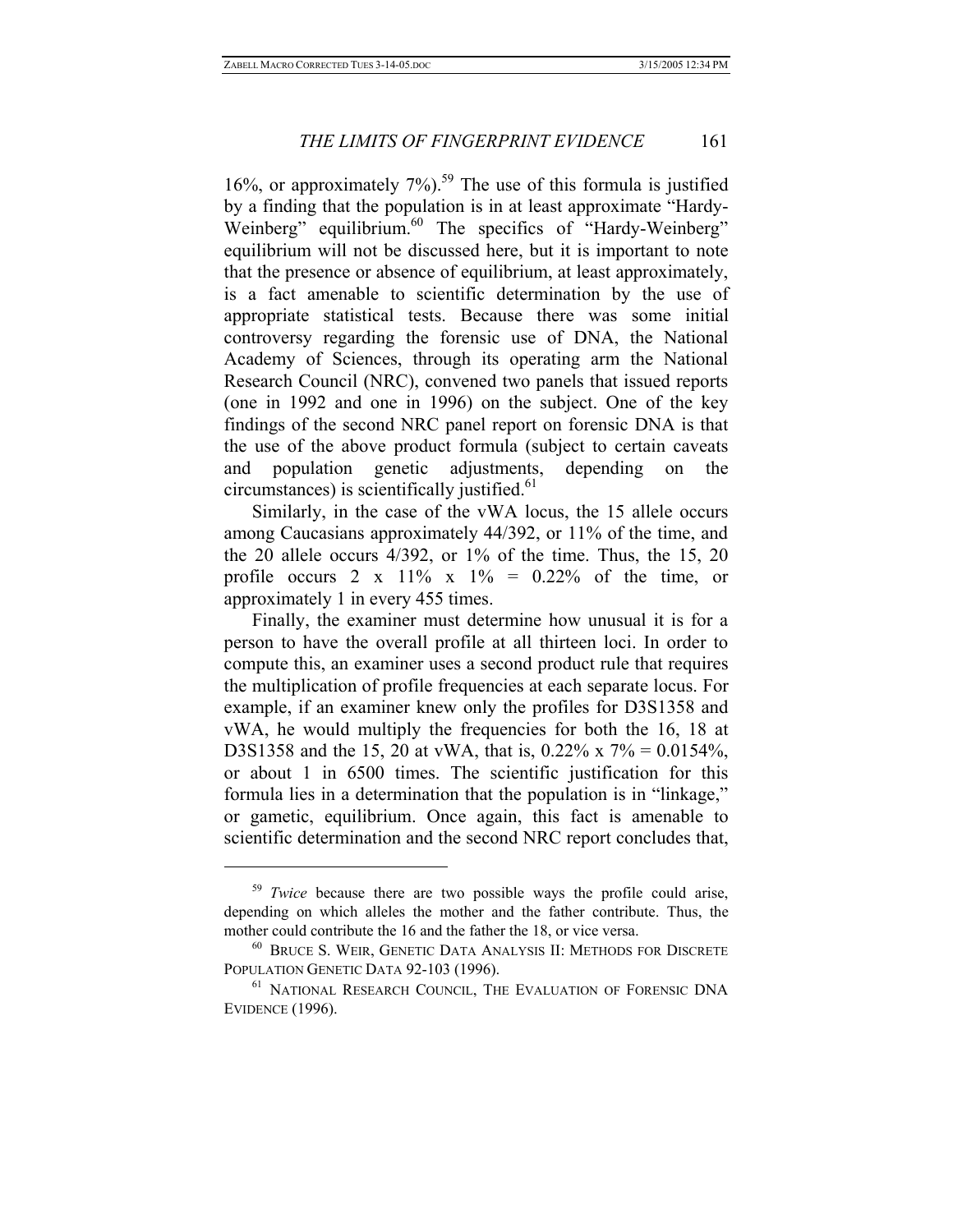subject to certain caveats alluded to earlier, the formula's use is scientifically justified. $62$ 

Certain elements of approximation occur in the above calculations; for example, profile frequencies are based on estimates derived from samples, the populations in question may not be in complete equilibrium, and relatives might be possible contributors. Adjustments and corrections are available to account for all of these possibilities.

In contrast, the fingerprint examination process enjoys none of the statistical qualities of DNA analysis. "Galton points," or elements of friction ridge detail, are not objectively determined quantities. For example, as noted above, in the Mayfield case, the FBI claimed fifteen matching points, while the Spanish found only seven.<sup>63</sup> Indeed, as forensic scientists Christophe Champod and Ian Evett emphasize, point requirements only provide an illusory form of transparency to the identification process.<sup>64</sup> This lack of objectivity in the determination of points formed an important part of the argument in the influential 1996 paper of Evett and Ray Williams, a paper that played a key role in leading the United Kingdom to eventually abandon its sixteen-point standard.<sup>65</sup>

Similarly, there are no analogues in the realm of fingerprint evidence to the collection of databases for the purpose of computing allele and DNA profile frequencies. Although examiners have a general sense of which fingerprint characteristics are common and which are rare, the judgments inherent in this work are not based on published statistical studies and methods do not exist for estimating the rarity of latent prints. Instead, as noted by Stoney, the identification process appeals primarily to the experience, training, and expertise of the examiner.

Consider, for example, the following candid admission by Robert D. Olson, Sr.:

<sup>62</sup> *Id.*

<sup>&</sup>lt;sup>63</sup> Kershaw, *supra* note 31, at A1.<br><sup>64</sup> Christophe Champod & Ian W. Evett, *A Probabilistic Approach to Fingerprint Evidence*, 51 J. FORENSIC IDENTIFICATION 101, 101-22 (2001).

<sup>&</sup>lt;sup>65</sup> See Ian W. Evett & Ray L. Williams, *A Review of the Sixteen Point Fingerprint Standard in England and Wales,* 46 J. FORENSIC IDENTIFICATION 49, 49-73 (1996).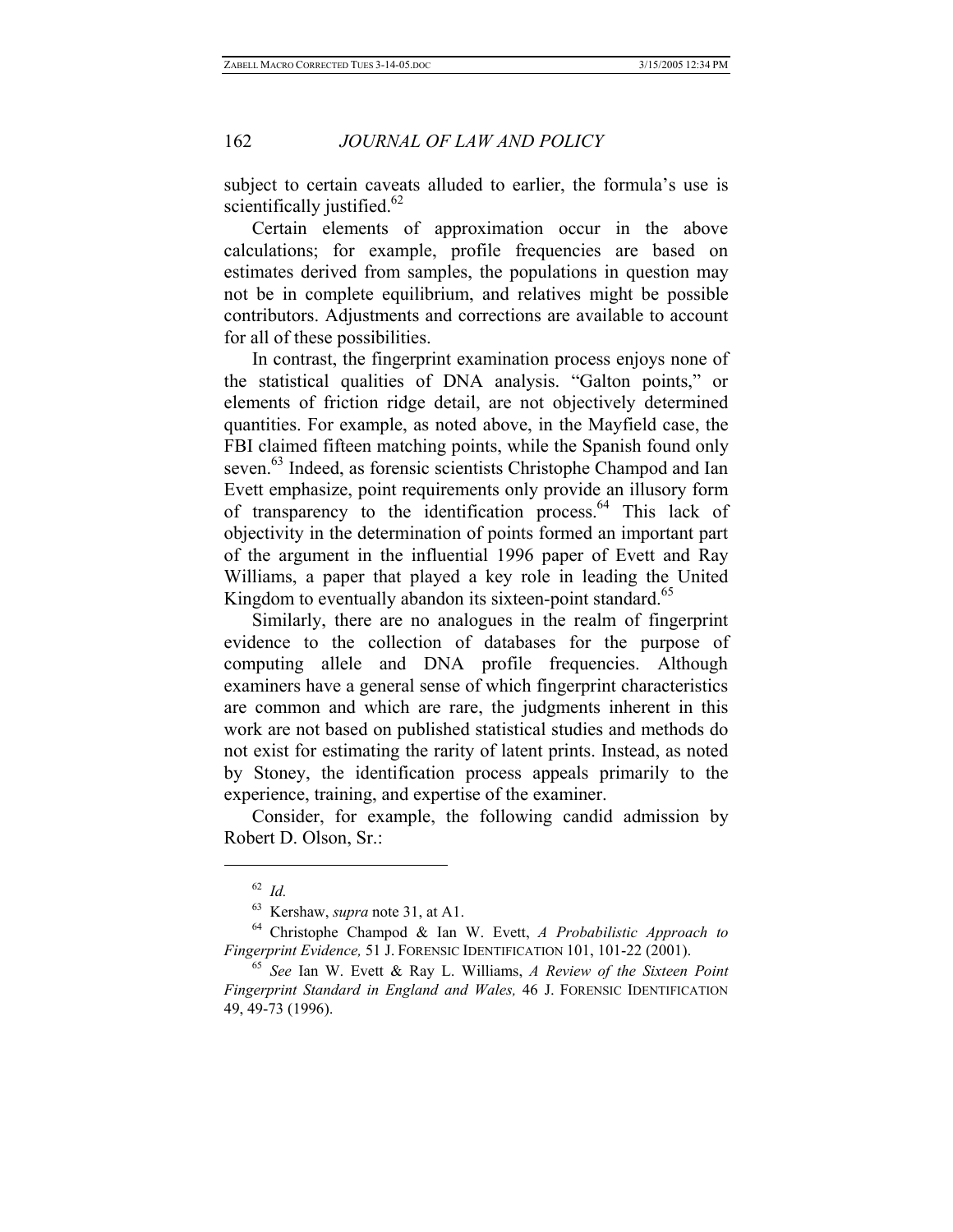All training programs for latent print examiners place great emphasis on practical experience during the phases of instruction regarding the evaluation and comparison of latent prints. This emphasis is well founded and has considerable merit, but it has been stressed so heavily that little written information exists regarding the methodologies and procedures for making a comparison of two prints. This lack of information has resulted in . . . the failure of many persons to recognize the scientific nature of latent print identification.<sup>66</sup>

The last sentence of the quotation is a contradiction in terms. Olson describes a master-apprentice form of mentoring and, whatever else such an arrangement might be, it is not science. The failure to publish specific "methodologies and procedures" is totally antithetical to good scientific practice and renders impossible any form of critical external review.

# VI. UNIQUENESS

 $\overline{a}$ 

It is often asserted that fingerprints are unique. This is really asking the wrong question. A comparison to a similar issue in the interpretation of DNA evidence is instructive. Before DNA evidence is introduced in court, an expert sometimes states that every person's DNA (except that of identical twins) is unique to that person. Such a statement is true, but also misleading. The current systems used to type DNA, as noted earlier, examine only a very small portion of the human genome. It is not the unrealized potential of the entire genome, but the statistical calculations regarding the small fraction examined that informs us about the strength of the evidence. Similarly, the issue in fingerprint identification is not whether the surface of the human finger theoretically contains enough information to permit unique identification, but whether the latent print being used in a specific

<sup>66</sup> Robert D. Olson, Sr. & Henry C. Lee, *Identification of Latent Prints, in*  ADVANCES OF FINGERPRINT TECHNOLOGY 41-61 (Henry C. Lee & Robert E. Gaensslen eds., 2d ed. 2001).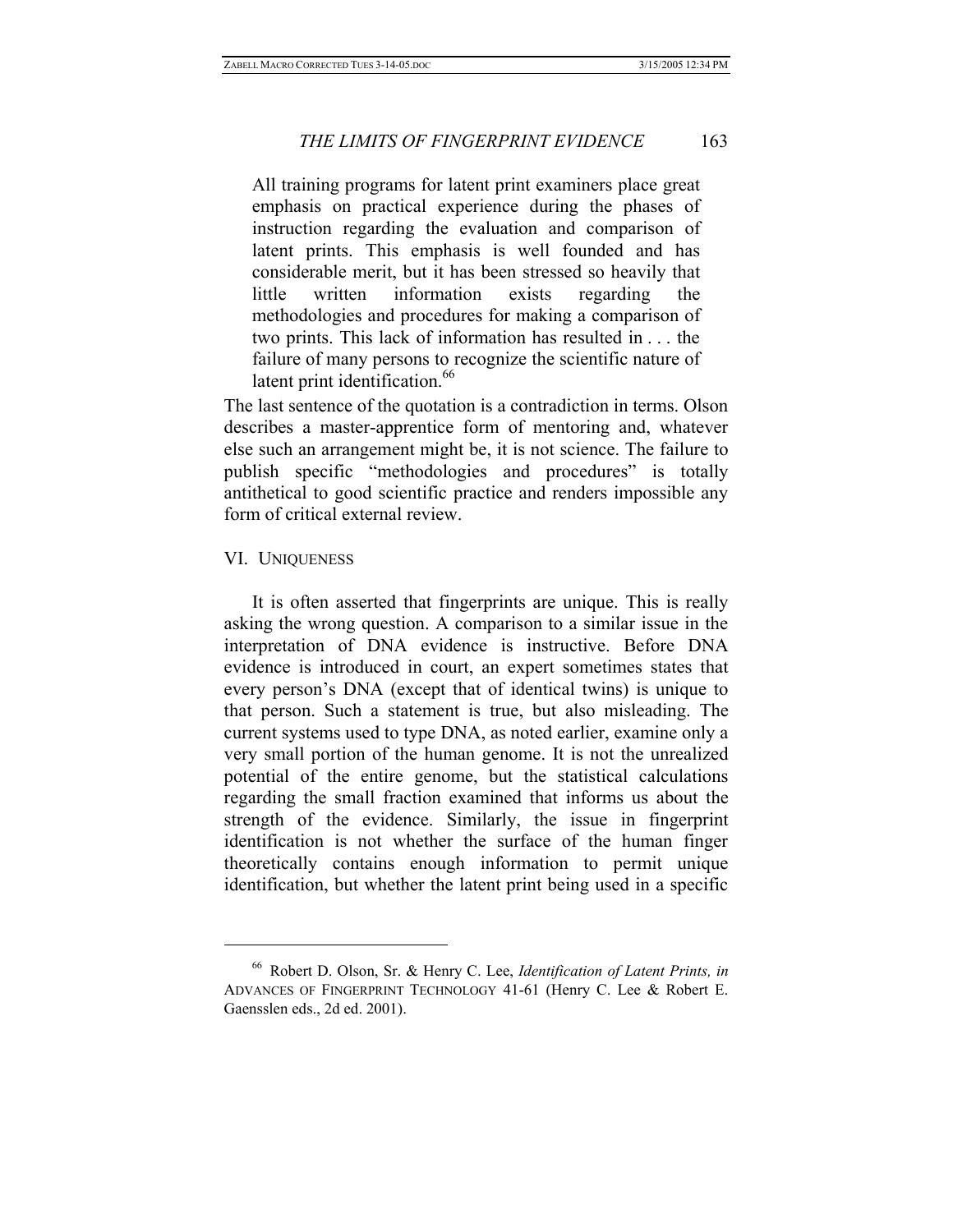case is sufficient to arrive at such a conclusion.<sup>67</sup>

Although there is a substantial literature on the uniqueness of fingerprints, $68$  it is surprising how little true scientific support for the proposition exists. "From a statistical viewpoint, the scientific foundation for fingerprint individuality is incredibly weak."<sup>69</sup> Several studies have attempted to propose statistical models for fingerprint identification. The most recent of these studies is an FBI-sponsored study performed by Meagher, Budowle, and Ziesig  $(MBZ)$ .<sup>70</sup> In the MBZ study, the digital images of 50,000 fingerprints were selected and all possible pairwise comparisons were made (including the comparison of an image with itself), using an unspecified quantitative measure of similarity. In each case it was found, not surprisingly, that the image of a fingerprint was far more similar to itself than any of the others and the probability of a fortuitous match occurring was estimated based on the similarity score used by MBZ. The MBZ study concluded: The probability of any non-mate fingerprint being identical to any

*Id.*

 $\overline{a}$ 

<sup>70</sup> For detailed discussions of the MBZ study, see Stoney, *supra* note 54, at 378-83; David H. Kaye, *Questioning a Courtroom Proof of the Uniqueness of Fingerprints*, 71 INT'L STAT. REV. 521 (2003); Simon A. Cole, *Grandfathering Evidence: Fingerprint Admissibility Rulings from Jennings to Llera Plaza and Back Again*, 41 AM. CRIM. L. REV. 1226–1231 (2004) [hereinafter Cole, *Grandfathering Evidence*].

 $67$  Of course, the answer to the first question is not irrelevant because it tells us whether an affirmative answer to the second question is even possible. 68 *See, e.g.,* Galton, *supra* note 56; Stoney, *supra* note 54; David H. Kaye,

*The Non-Science of Fingerprinting: United States v. Llera-Plaza,* 21 QUINNIPIAC L. REV. 1073 (2003). 69 Stoney, *supra* note 54, at 383. Stoney's paper provides an outstanding

and comprehensive review of the existing literature on the uniqueness of fingerprints. However, Stoney's conclusions about the nature of these past studies are depressing. Stoney writes:

Beginning with Galton and extending through Meagher, Budowle, and Ziesig, there have been a dozen or so statistical models proposed. These vary considerably in their complexity, but in general there has been much speculation and little data. Champod's work is perhaps the exception, bringing forth the first realistic means to predict frequencies of occurrence of specific combinations of ridge minutiae.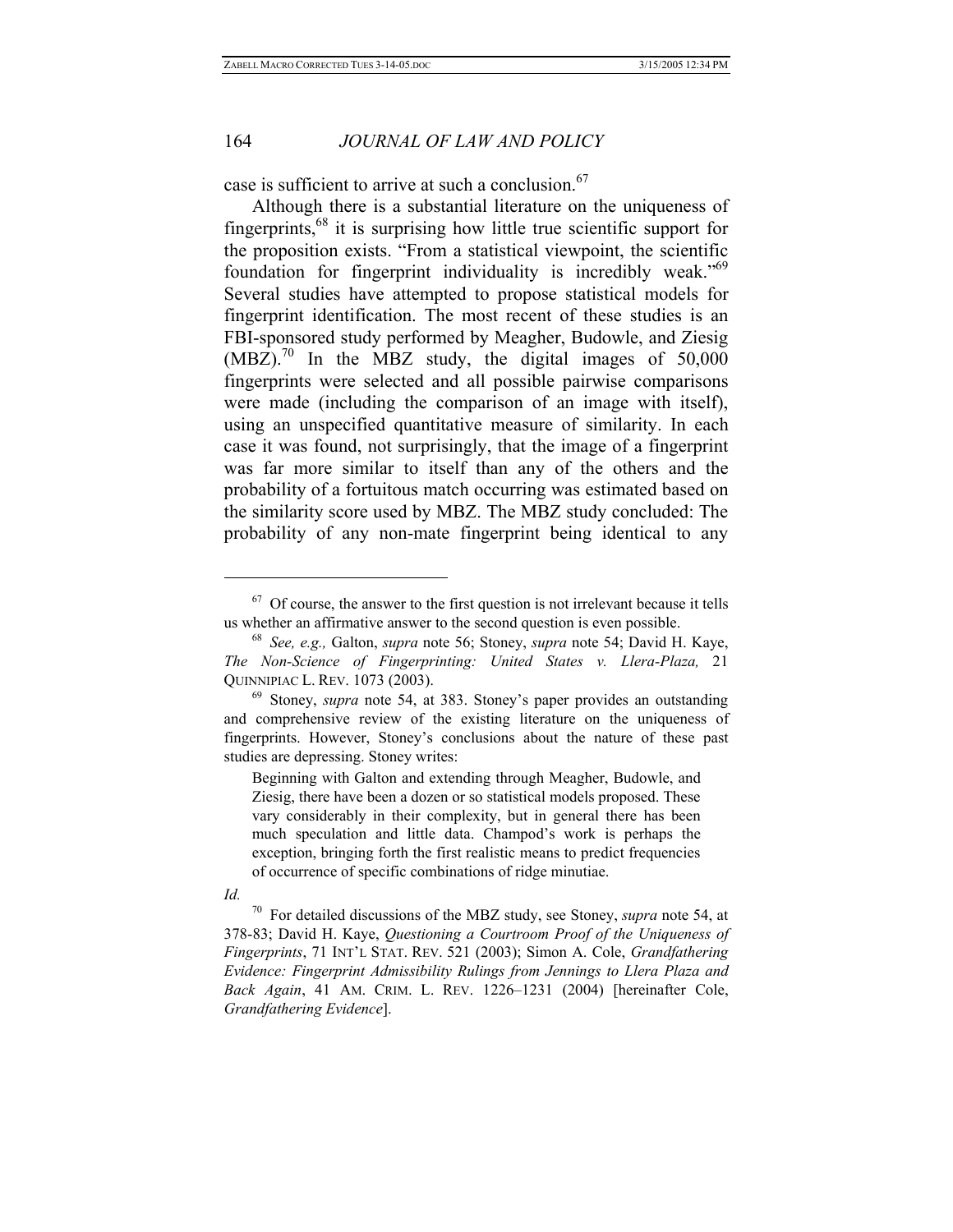particular fingerprint is  $1/10^{97}$  (1 followed by 97 zeroes).<sup>71</sup>

This FBI-sponsored study has been justly attacked on several grounds. First and foremost, even if one were to compare rolled prints rather than latent prints, the appropriate comparison would be the degree of similarity between two different prints from the *same* individual versus two prints from different, randomly selected individuals. As Professor David Kaye notes:

[T]he study merely demonstrates the trivial fact that the same two-dimensional representation of the surface of a finger is far more similar to itself than to such a representation of the surface of a finger from any other person in the data set. As such it ignores the fact that two prints rolled successively from the same individual are not identical  $\ldots$ <sup>72</sup>

Dr. Stoney also criticized the FBI study on similar grounds, noting that "[t]here would never be an occasion to compare a single fingerprint to itself."<sup>73</sup>

Obviously the more relevant study would have been to compare instead *distinct* pairs of prints coming from 50,000 different individuals, each individual contributing two prints. This could be thought of as modeling a search of the Automated Fingerprint Identification System (AFIS) database of inked prints using the inked print of a suspect whose prints might be in AFIS under a different name due to a prior offense. However, the still far more informative study would have been to compare latent prints to target rolled prints.

<sup>&</sup>lt;sup>71</sup> Stoney, *supra* note 54, at 379.<br><sup>72</sup> Kave, *supra* note 68, at 527. David Stoney agrees with Kaye:

The Meagher, Budowle, and Ziesig experiments do not include comparing two different prints of the same finger with each other. All actual fingerprint comparisons have this aspect, and every fingerprint examiner knows that no two impressions from the same finger are exactly alike . . . .

The model, therefore, makes an extremely elementary, fundamental mistake.

Stoney, *supra* note 54, at 380-81. 73 Stoney, *supra* note 54, at 380-81.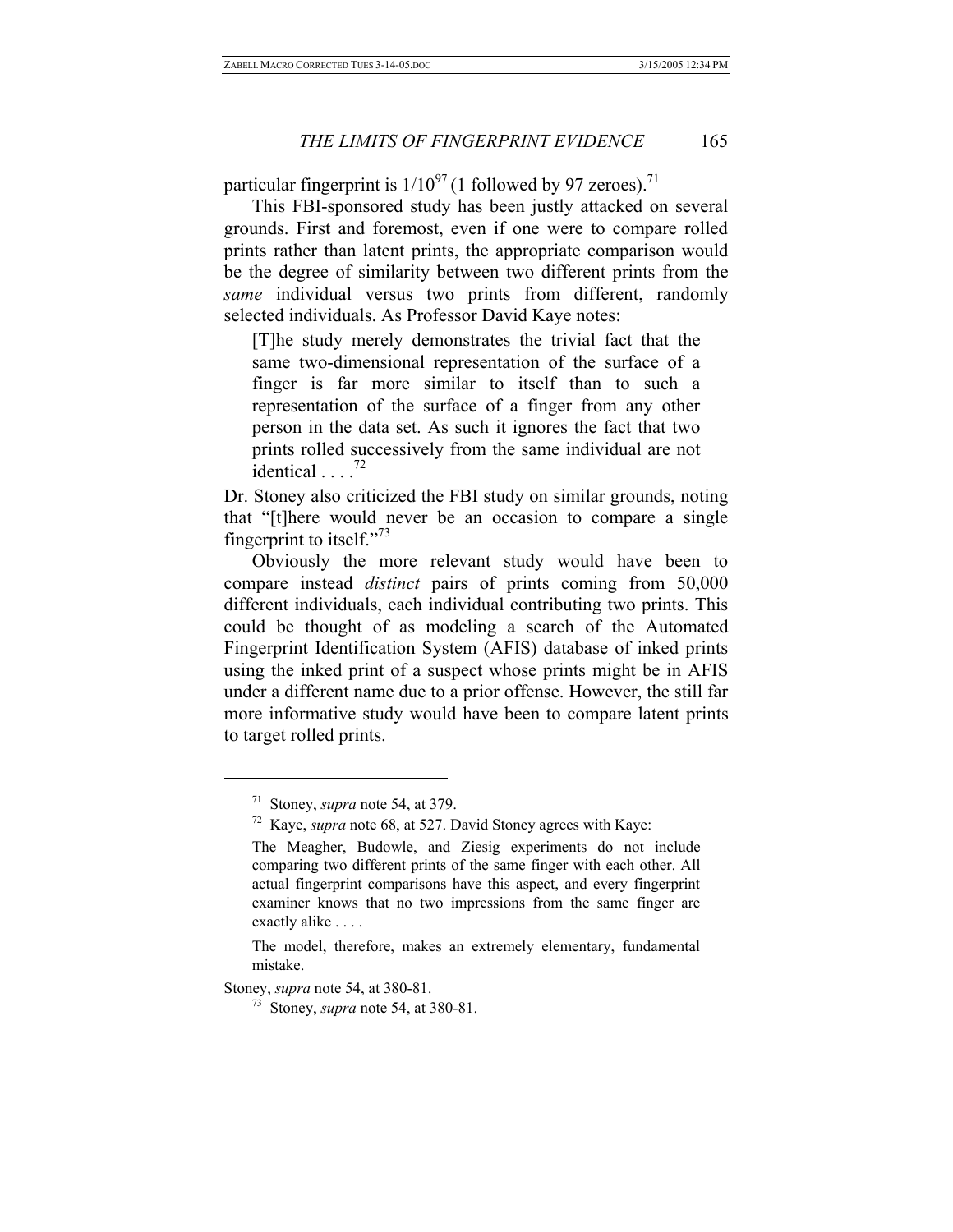In fact, the FBI study did attempt to address the latent versus inked print issue by using cropped versions of the inked prints as surrogates for latent prints. Once again, this aspect of the FBI study has been harshly criticized; the use of a portion of an inked print to represent a latent print is totally misleading because latent prints in general suffer not only from a loss of information, but also distortions in the deposited image.<sup>74</sup> In his critique of the FBI study, Dr. Stoney explained that it "employed the thoroughly discredited practice of using subsets of inked prints to simulate latent prints."<sup>75</sup> For this and other reasons, Dr. Stoney concluded that the study was deeply flawed and "highly misleading" and concluded that "it [was] remarkable that a study with such fundamental flaws was presented in court."<sup>76</sup>

Both Professor Kaye and Dr. Stoney are far from alone in their harsh criticism of the FBI study. Champod and Evett, for example, declared "entirely unsupportable" the study's conclusion that the probability of a random print being identical to a particular fingerprint is 1 in  $10^{97}$ , commenting, "The figure of  $10^{-97}$ [computed by MBZ] so transcends reality that we are amazed that it was admitted into evidence."<sup>77</sup>

Curiously, as Professor Kaye notes, an initial oversight on the part of the authors of the MBZ study inadvertently permitted one to compare a small number of rolled prints from the same individual.<sup>78</sup> This was because it turned out that the  $50,000$  prints did not, in fact, all come from 50,000 different individuals; in a

<sup>&</sup>lt;sup>74</sup> This loss of information is due to the fact that only a portion of the finger may leave a print.

<sup>&</sup>lt;sup>75</sup> Stoney, *supra* note 54, at 382-83. <sup>76</sup> *Id.* Stoney elaborates on his criticism: "It was specifically designed to "prove the uniqueness" of fingerprints in a *Daubert* hearing, and incorporates a profound ignorance of both forensic science and statistics. Perhaps the most remarkable aspect of these experiments is that they continue to be introduced in such hearings." *Id.*

<sup>77</sup> *See* Champod & Evett, *supra* note 64. For statistical aficionados, the MBZ calculation makes the absurd assumption that one can accurately calculate probabilities more than twenty standard deviations in the tail of an approximately normal distribution. 78 Kaye, *supra* note 68, at 1079.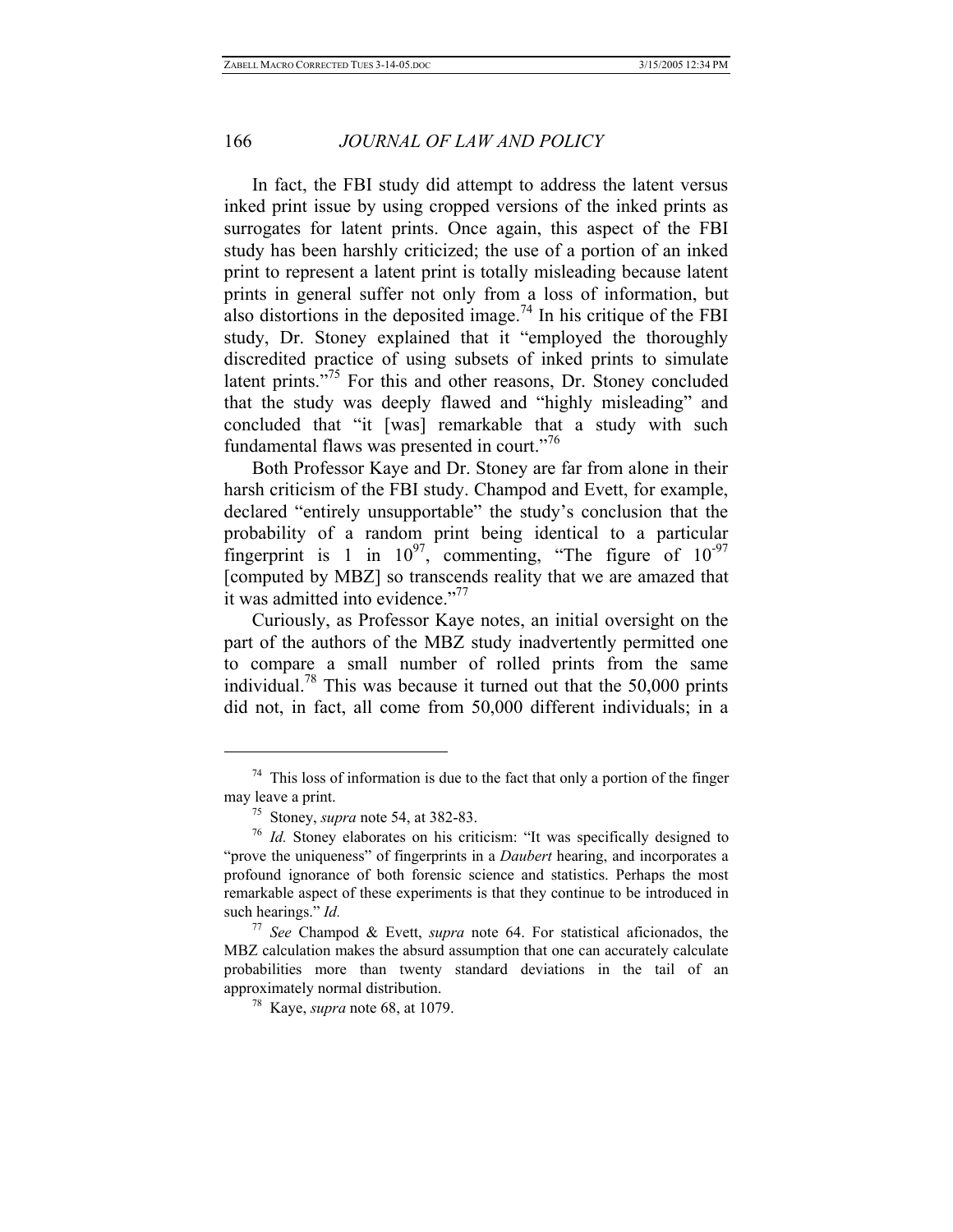small number of cases, some of the prints were, in fact, duplicate prints taken from the same individual. These duplicate pairs (although of course still fairly similar) were sufficiently dissimilar to suggest that one might well see comparable pairs of prints exhibiting a comparable level of similarity coming from *different* individuals, provided only that a large enough group of prints were examined. $<sup>7</sup>$ </sup>

# VII. PROFICIENCY TESTS

Despite the absence of objective standards, scientific validation, and adequate statistical studies, a natural question to ask is how well fingerprint examiners actually perform. Proficiency tests do not validate a procedure per se, but they can provide some insight into error rates. In 1995, the Collaborative Testing Service (CTS) administered a proficiency test that, for the first time, was "designed, assembled, and reviewed" by the International Association for Identification (IAI).<sup>80</sup> The results were disappointing. Four suspect cards with prints of all ten fingers were provided together with seven latents. $81$  Of 156 people taking the test, only 68 (44%) correctly classified all seven latents. $82$ Overall, the tests contained a total of 48 incorrect identifications.<sup>83</sup> David Grieve, the editor of the *Journal of Forensic Identification*, describes the reaction of the forensic community to the results of the CTS test as ranging from "shock to disbelief,"<sup>84</sup> and added:

Errors of this magnitude within a discipline singularly admired and respected for its touted absolute certainty as an identification process have produced chilling and mindnumbing realities. Thirty-four participants, an incredible 22% of those involved, substituted presumed but false

 $79$  Of course, this depends on the particular type of AFIS software being used. 80 David Grieve, *Possession of Truth,* 46 J. FORENSIC IDENTIFICATION 521,

<sup>523 (1996). 81</sup> *Id.*

<sup>82</sup> *Id.*

<sup>83</sup> *Id.*

<sup>84</sup> *Id.* at 525.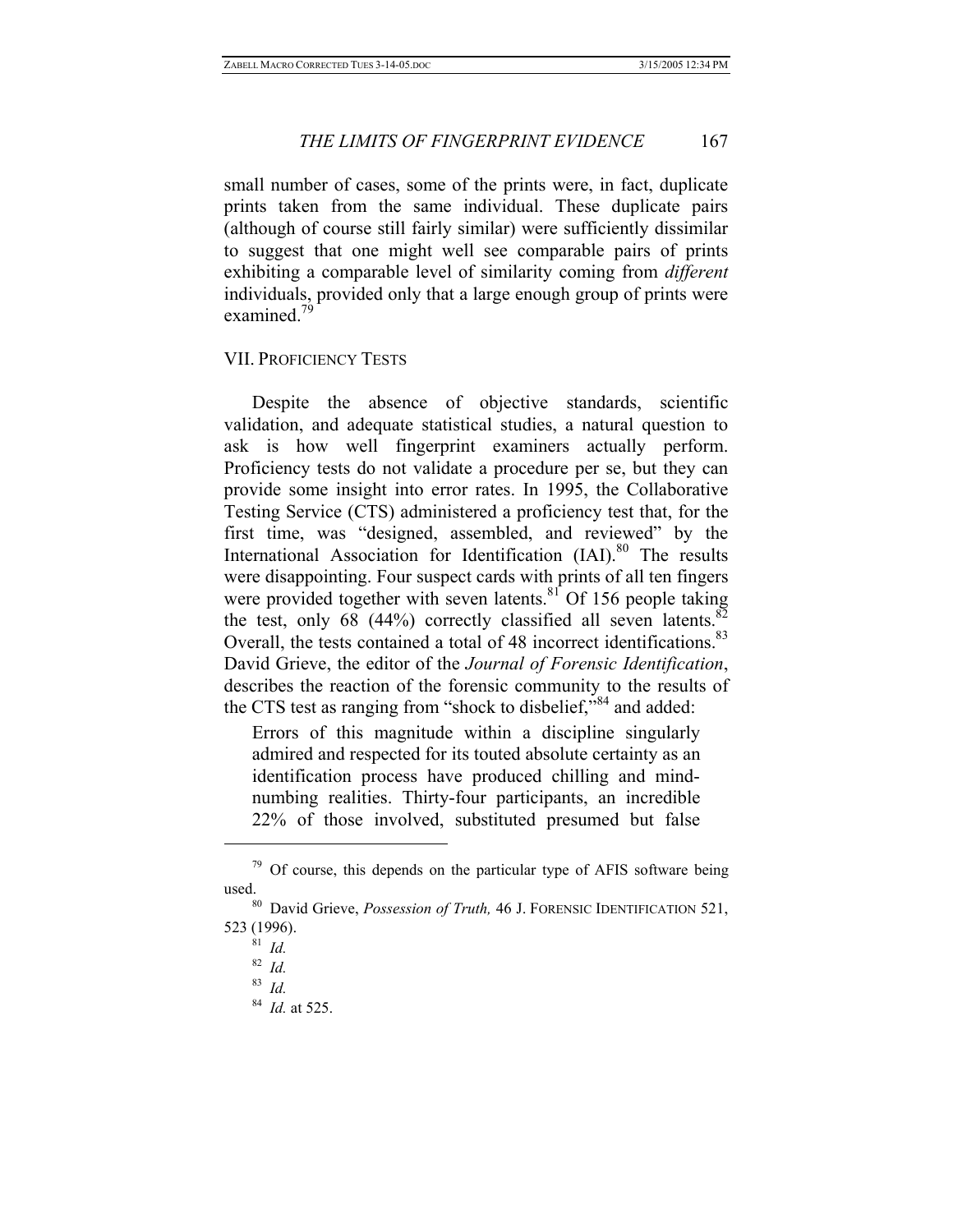certainty for truth. By any measure, this represents a profile of practice that is unacceptable and thus demands positive action by the entire community.<sup>85</sup>

What is striking about these comments is that they do not come from a critic of the fingerprint community, but from the editor of one of its premier publications.<sup>86</sup>

It is important to recognize the limits of the information provided by proficiency tests. Properly designed proficiency tests may give some sense of the possible magnitude of errors in casework on the part of examiners, but they do not provide scientific validation for assertions that a pattern is unique in the human population. Such tests are most useful when they are external and blind, that is, the examiners do not have an interest in the outcome of the test and the individuals being examined do not know that they are being tested. For precisely the same reasons, if a fingerprint match is being verified by a second examiner, the second examiner should not know the conclusion of the first examiner or other facts about the case that might affect his judgment. For example, in the Cowans case, the knowledge that a fellow officer had been shot, had an unobstructed view of the assailant, and had positively identified the suspect may have influenced the judgment of subsequent examiners looking at the latent print on the glass.

## VIII.VALIDATION

The fingerprint community appears to believe that past performance provides a form of validation. The community claims that fingerprints have been used successfully for a nearly a century in the United States and, despite the millions of prints on file with

<sup>85</sup> *Id.*

The results of subsequent tests have not been quite as poor in terms of erroneous identifications, but still have an error rate in the neighborhood of 10%. The improvement may reflect additional conservatism on the part of the test takers rather than changes in actual practice. For further discussion of subsequent tests, see Lyn Haber & Ralph N. Haber, *Error Rates for Human Latent Fingerprint Examiners, in* AUTOMATIC FINGERPRINT RECOGNITION SYSTEMS 339-60 (Nalini Ratha & Ruud Bolle eds., 2004).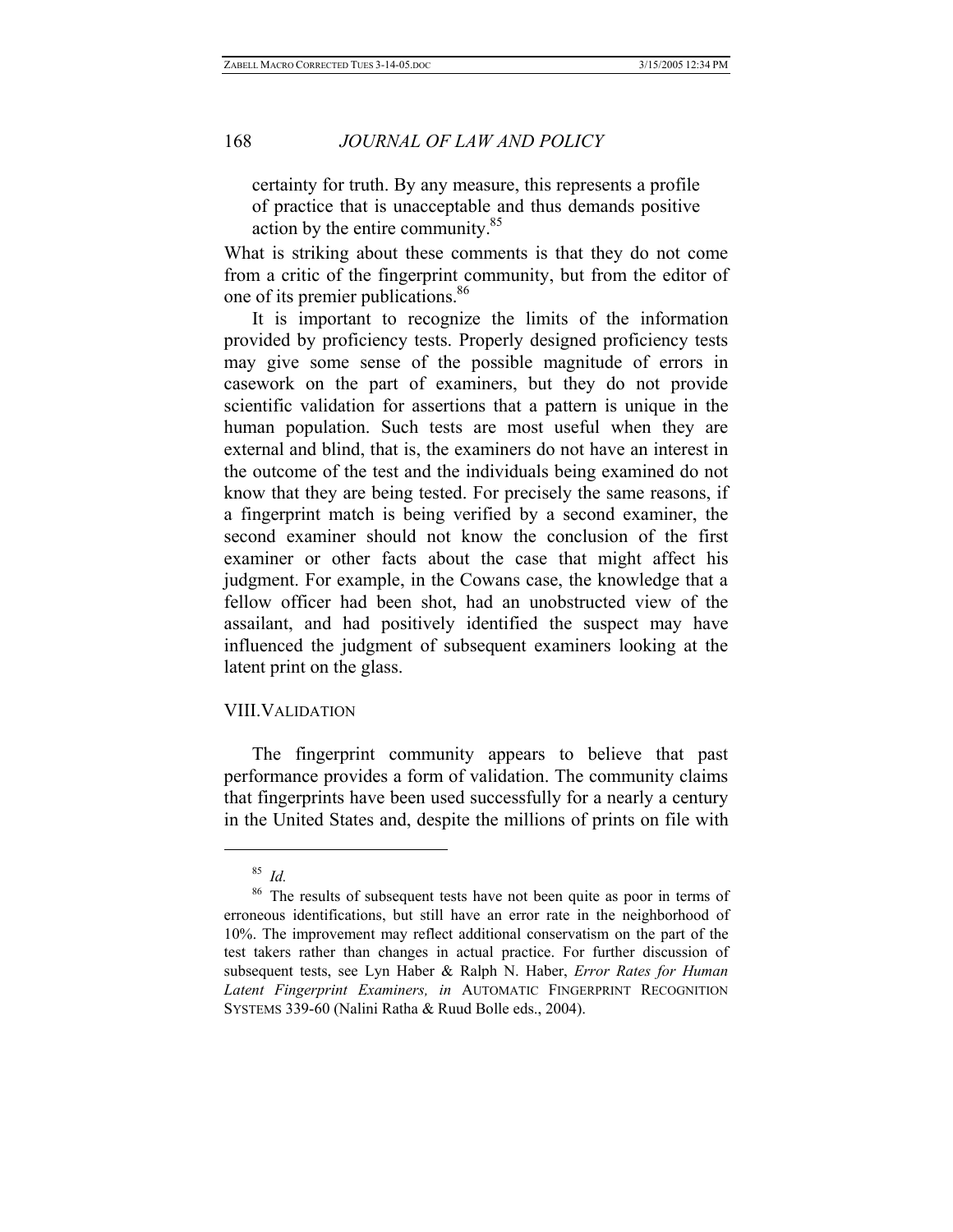$\overline{a}$ 

# *THE LIMITS OF FINGERPRINT EVIDENCE* 169

the FBI, no matching pair coming from a distinct source is known to exist. However, these arguments do not inspire confidence. First, it need hardly be said that mere courtroom use does not constitute validation. In a case in which there are twenty-five witnesses to a shooting and the assailant is pinned to the ground, finding a matching print tells us little. The real focus should be on errors in cases in which fingerprint evidence played a key or even decisive role. A conviction in such a case does not validate the identification because the conviction itself was presumably a direct result of the fingerprint evidence.

In the pre-DNA era, finding new evidence to establish that a conviction was erroneous was a formidable undertaking. At present, however, the use of DNA for purposes of human identification has radically altered the playing field. As of June 2002, DNA testing has resulted in the exoneration of at least 108 Americans. $87$  The realization that there is potentially a substantial error rate in death penalty convictions, many of these discovered because of post-conviction DNA testing, has led to a statewide moratorium on the death penalty in Illinois.<sup>88</sup> Thus, far from being surprising, it was perhaps inevitable that the solid science of forensic DNA identification would begin to play a role in identifying erroneous fingerprint matches. This was certainly true for the Cowans case in Boston and may also have played a role in the Mayfield case.

These two cases may merely be the harbinger of things to come. In forensic DNA testing, fingerprint examiners face, for the first time, a competing form of evidence that both the public and their own colleagues in law enforcement will certainly favor as being both more scientifically based and more credible. That being said, we still do not know the actual rate of error for fingerprint identification in criminal cases. As Donald Kennedy, the editor-in-

<sup>87</sup> *Confidence in Criminal Justice Act of 2002: Hearing on S. 2446 Before the Senate Comm. On the Judiciary*, 107th Cong. (2002) (statement of Barry Scheck, Co-founder, The Innocence Project, Benjamin N. Cardozo School of Law), *available at* 2002 WL 20318239. 88 Press Release, State of Illinois Governor's Office, Governor Ryan

Declares Moratorium on Executions, Will Appoint Commission to Review Capital Punishment System (Jan. 31, 2000) (on file with author).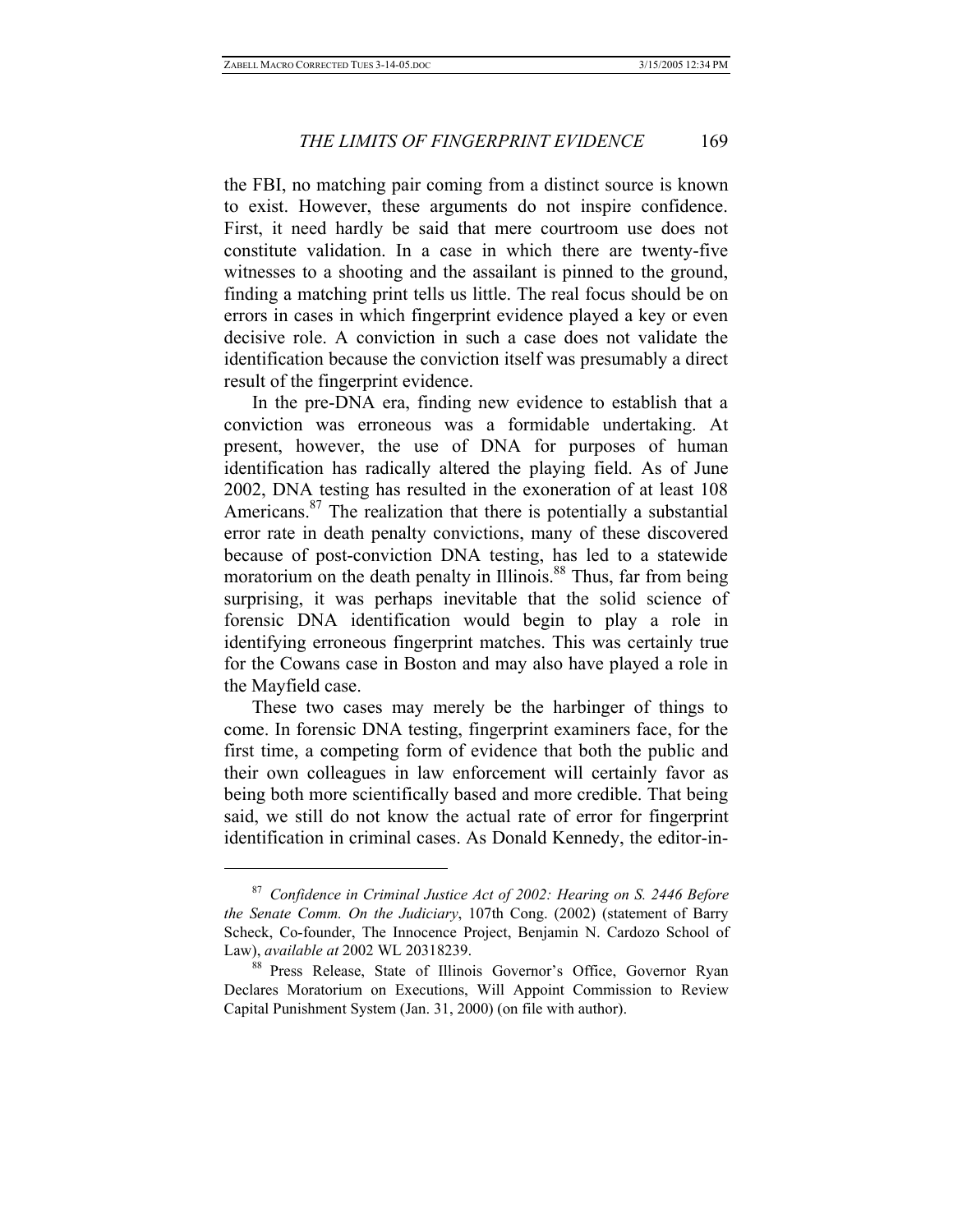chief of *Science*, notes, "It's not that fingerprint analysis is unreliable [but] . . . that its reliability is unverified by either statistical models of fingerprint variation or by consistent data on error rates."<sup>89</sup>

The argument that no latent print has ever been found to match the rolled print of a different person is similarly misleading because no systematic search for such pairs on the entire databank of millions of fingerprints has ever been performed. Moreover, the Mayfield case arguably provides a counterexample to the claim that no two inked prints can match the same latent; the FBI only retreated after Spanish authorities identified a superior candidate.<sup>90</sup> The deeply disturbing question is whether Mr. Mayfield would have ever been exonerated had the terrorist act taken place in the United States, rather than Spain, and had Mr. Daoud's print not been discovered.<sup>91</sup>

Unfortunately, current practice can make it difficult to identify potentially competing candidates for matches. In one California jurisdiction, a match to a latent was found by an AFIS search. The software generated ten candidate fingerprints, one of which was identified as a match to the latent. However, the information regarding the other nine prints was discarded and, it was claimed, could not be recovered. Such a procedure prevents independent experts from determining whether another print might match as well as or better than that of the candidate originally identified.

Several problems complicate true validation. First and foremost, there is the absence of any objective standard. Many examiners believe that such standards cannot be achieved and that no objective set of criteria can capture the full detail available in a fingerprint. Even if true, and the clinical-statistical prediction debate seems relevant here, it remains unclear how far one could get with objective measures. One possibility is to advocate explicit probabilistic measures of rarity. These measures would have the

<sup>89</sup> Donald Kennedy, Editorial, *Neuroscience and Neuroethics*, 302 SCIENCE 1625, 1625 (2003).<br><sup>90</sup> *See supra* II.B.<br><sup>91</sup> It is important to keep in mind that three senior examiners of the FBI and

an independent outside examiner all signed on to the match.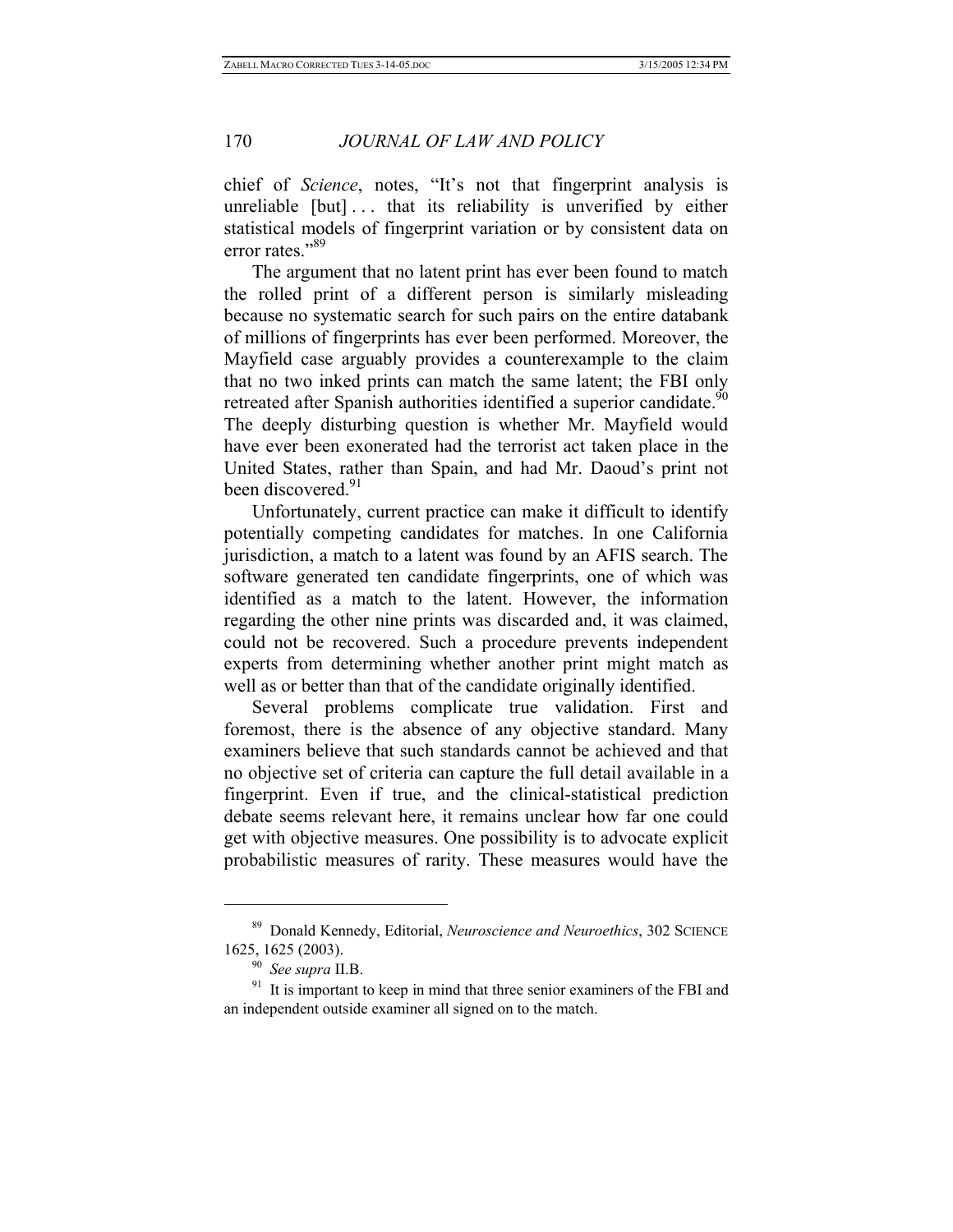merits of objectivity, transparency, and verifiability.<sup>92</sup> Moreover, it may be unnecessary to design an automated procedure to extract all of the information related to a single fingerprint, given that DNA analysis functions successfully with only a very small portion of the genetic information available. For example, pattern recognition experts Pankanti, Prabhakar, and Jain report:

Our results show that (1) contrary to the popular belief, fingerprint matching is not infallible and leads to some false associations, (2) while there is an overwhelming amount of discriminatory information present in the fingerprints, the strength of the evidence degrades drastically with noise in the sensed fingerprint images, (3) the performance of the state-of-the-art automatic fingerprint matchers is not even close to the theoretical limit, and (4) because automatic fingerprint verification systems based on minutia use only a part of the discriminatory information present in the fingerprints, it may be desirable to explore additional complementary representations of fingerprints for automatic matching.  $93$ 

Modern science has transformed many disciplines; there is no reason why the same should not be true for fingerprint identification.

# IX. MAYFIELD REVISITED

 $\overline{a}$ 

The Mayfield case affords important insights into the current standards of fingerprint identification in the United States. The misidentification that took place cannot be explained away as the error of a single incompetent individual, nor can it be rationalized as the regrettable product of a substandard laboratory. Nor is it surprising that the safeguards employed by the system failed. The practice of having additional individuals review a match (the "V" in ACE-V) has little value if such a review is not blind. Internal

<sup>92</sup> *See* Champod & Evett, *supra* note 64. 93 Sharath Pankanti et al., *On the Individuality of Fingerprints*, 24 IEEE TRANSACTIONS ON PATTERN ANALYSIS AND MACHINE INTELLIGENCE 1010 (Aug. 2002).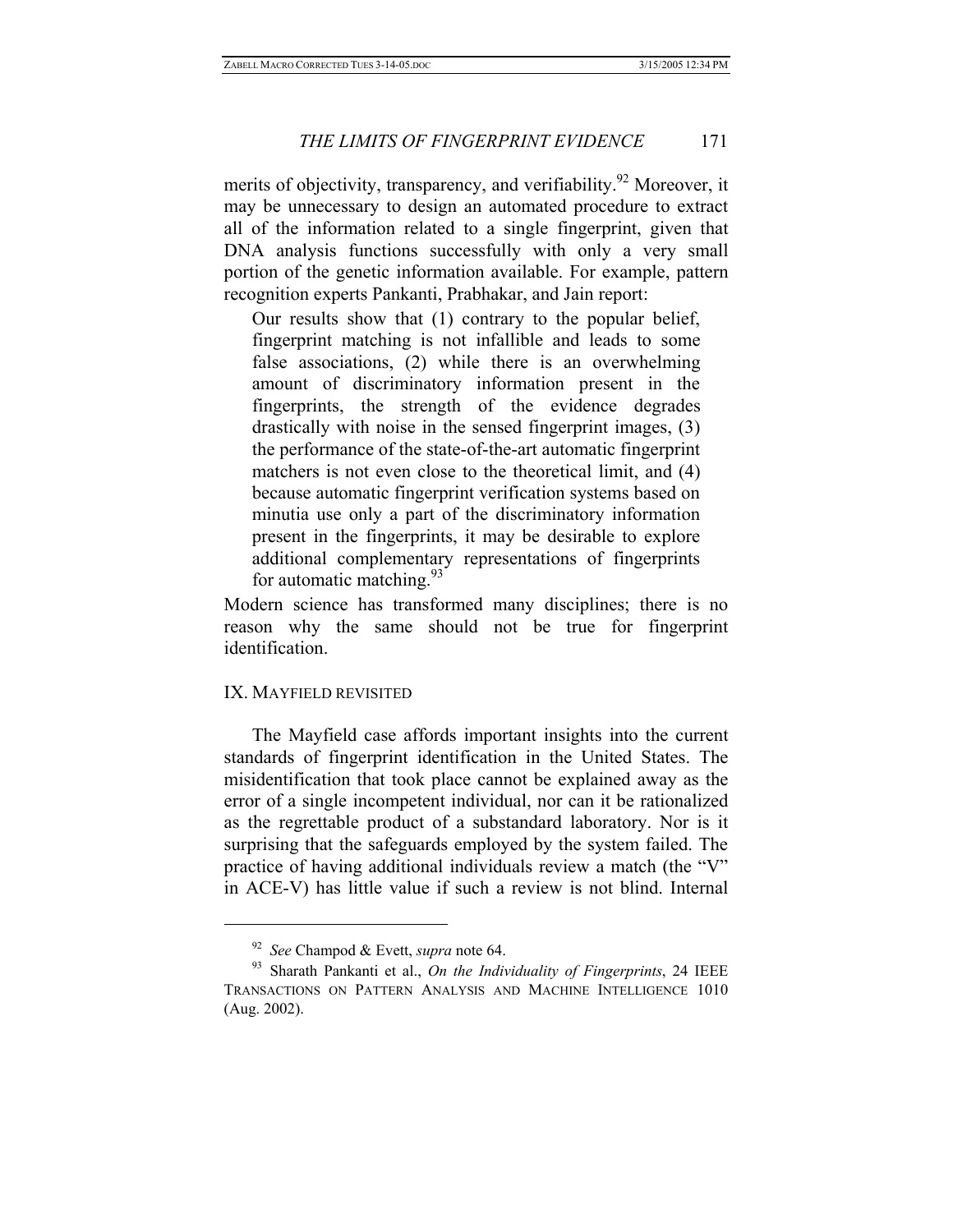review can be superficial and subject to pressure; the use of external experts to review a case suffers from the reality that such individuals, often retired police examiners themselves, may be overawed by the FBI or state and local agencies, and, human nature being what it is, in any case predisposed to believe the original finding.

Mayfield also has things to tell us about the scientific status of fingerprint examination. The fingerprint profession invariably attributes errors in identifications to individuals rather than the underlying methodology itself.  $94$  But, given its unavoidable subjective component, in latent print examination people *are* the process.

This can be seen in Mayfield. In mid-June 2004, the FBI convened an outside committee of experts to review the FBI's handling of the case; the findings of that committee were summarized in a report written by Robert Stacey of the FBI.<sup>95</sup> The Stacey report states: "The error was a human error and not a methodological or technology failure."<sup>96</sup> Such a position is hardly credible. This was not, at a minimum, "a human error" (note the singular tense), but several errors, on the part of senior FBI fingerprint examiner Terry Green (who made the initial identification); supervisory FBI fingerprint specialist Michael Wieners (the unit chief) and fingerprint examiner John T. Massey (a retired FBI examiner who had thirty years of experience), both of whom verified the identification; and Kenneth Moses, director of Forensic Identification Services of San Francisco, the courtappointed independent expert.<sup>97</sup>

Initially, the FBI sought to lay the blame on the quality of the

<sup>94</sup> *See* SIMON COLE, SUSPECT IDENTITIES: A HISTORY OF FINGERPRINTING

AND CRIMINAL IDENTIFICATION (2001).<br><sup>95</sup> Stacey, *supra* note 30, at 706-18.<br><sup>96</sup> *Id.* at 710; *See also* Ben Jacklet & Todd Murphy, *Now Free, Mayfield* <br><sup>97</sup> *Id.* at 710; *See also* Ben Jacklet & Todd Murphy, *Now Free Turns Furious*, PORTLAND TRIB., May 25, 2004, *available at*  http://www.portlandtribune.com/archview.cgi?id=24535. For the fingerprint profession's general proclivity to distinguish between human and methodological errors and attribute all fingerprint misidentifications to the former, *see generally* Cole, *Grandfathering Evidence*, *supra* note 70.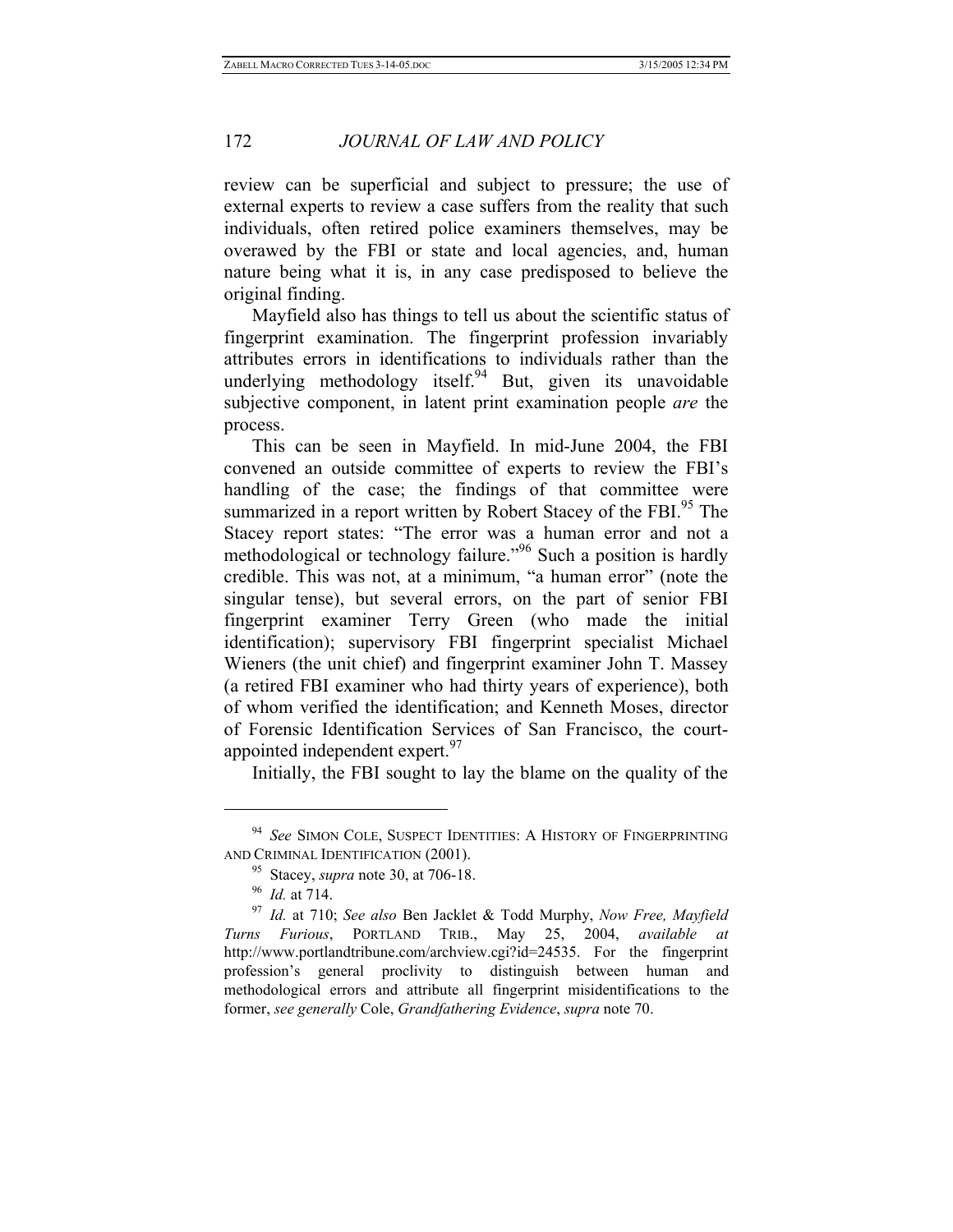latent; "Robert Jordan the FBI agent in charge of Oregon . . . said the FBI's initial determination about Mayfield's fingerprint was 'based on an image of substandard quality.'"98 The June committee summarily dismissed this: "All of the committee members agree that the quality of the images that were used to make the erroneous identification was not a factor."<sup>99</sup>

But if it was not the quality of the latent, then what caused the misidentification? Here the committee pointed to a phenomenon discussed earlier, "confirmation bias," or "context effect," that is, "the mind-set in which the expectations with which people approach a task of observation affects their perceptions and interpretations of what they observe."<sup>100</sup>

Unfortunately, it is apparent that the fingerprint community only partially recognizes the nature of the problem. In discussing possible remedies, the Stacey report states that:

Procedures that require descriptive documentation . . . and blind verification (i.e., previous results unknown to the verifier) should be implemented *on designated cases* . . . . The original examiner's document should be sealed or withheld from the verifier. The verifier would then conduct his or her examination independently  $\dots$ .<sup>101</sup>

"Designated cases" are later defined as being "high-profile cases or cases with latents of poor quality."102 It is a positive sign that the report recognizes the importance of blind verification, but puzzling why it felt this step to be necessary only in "designated cases." The reason appears to be that the report believes the problem in Mayfield arose in part because of the "extremely high-profile" nature of the case, a circumstance the report alludes to several

<sup>&</sup>lt;sup>98</sup> Spain Bomb Case Tossed, PITT. POST-GAZETTE, May 25, 2004, at A7.<br><sup>99</sup> Stacey, *supra* note 30, at 718.<br><sup>100</sup> *Id.* at 713. "Context effects" have been discussed in the forensic

literature before. See, e.g., M. J. Saks et al., *Context Effects in Forensic Science: A Review and Application of the Science of Science to Crime Laboratory Practice in the United States*, 43 SCIENCE & JUSTICE 119 (2003), for an excellent discussion.<br><sup>101</sup> Stacey, *supra* note 30, at 715 (emphasis added).<br><sup>102</sup> *Id.* at 717.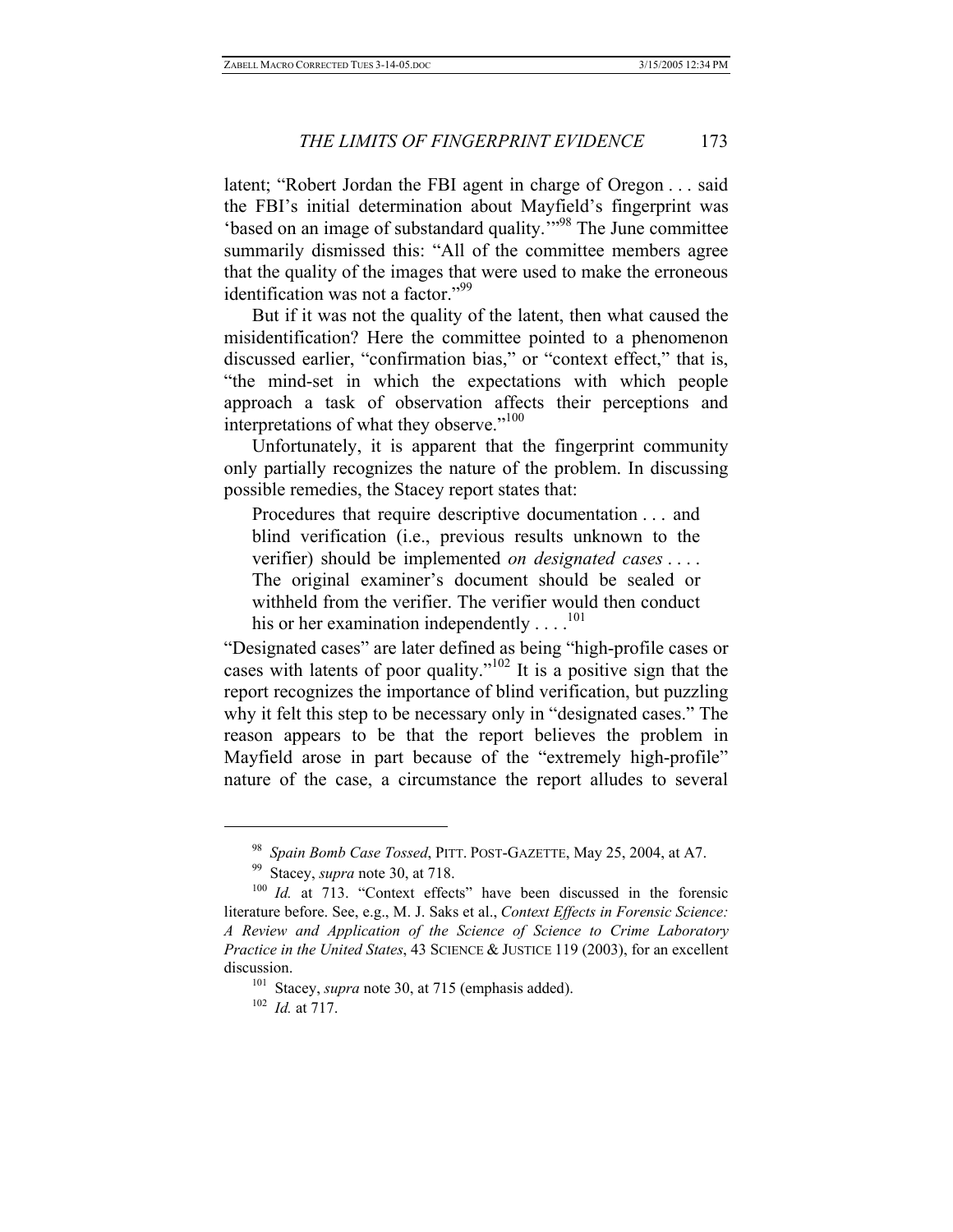times.<sup>103</sup> In fact, there is no reason why *all* verifications should not be blind, and—for the reasons discussed earlier in this paper every reason why they should. The potential for bias exists in all cases, not just "high-profile" ones. (The high-profile cases are, of course, the ones in which misidentifications are most likely to be detected.)

The report asserts, perhaps with this issue in mind, that "[l]atent print examiners routinely conduct verifications in which they know the previous examiners' results and yet those results do not influence the examiner's conclusions," but no evidence for this lapidary statement is furnished, and there is no reason to credit  $it$ <sup>104</sup>

The Stacey report also seems naïve in its prescription for dealing with disagreements. It states:

The verifiers must be willing to oppose any examiner if the verifiers do not see the details needed to effect the identification decision. The quality assurance program should make examiners feel that they can disagree about any identification. The examiners should be encouraged to step forward, without fear of reprisal, if they disagree. This part of the scientific method must be institutionalized.<sup>105</sup>

The verifiers should not "feel that they can disagree" because there should be nothing for them to either agree or disagree about. Blindness is an absolute prerequisite for independent evaluation. And if disagreement arises after blind verification, then the matter should be referred to a committee of third parties. Expecting, for example, a junior verifier to stand up to a senior member of a unit, especially in an organization like the FBI, is totally unrealistic. It is, in any case, profoundly disturbing that such issues were only beginning to be seriously addressed by the FBI in the year  $2004$ .<sup>106</sup>

 $\overline{a}$ 

<sup>106</sup> It is interesting to speculate on what might have happened in the Mayfield case if, instead of the Spanish authorities, the FBI had faced a local or state group. Indeed, in *U.S. v. Mitchell*, the FBI asked fifty-three law enforcement agencies whether Mr. Mitchell's fingerprints matched either of two latents. U.S. v. Mitchell, 365 F.3d 215, 223-25 (3d Cir. 2004). Of the thirty-nine

<sup>103</sup> *Id.* at 713, 716-17. 104 *Id.*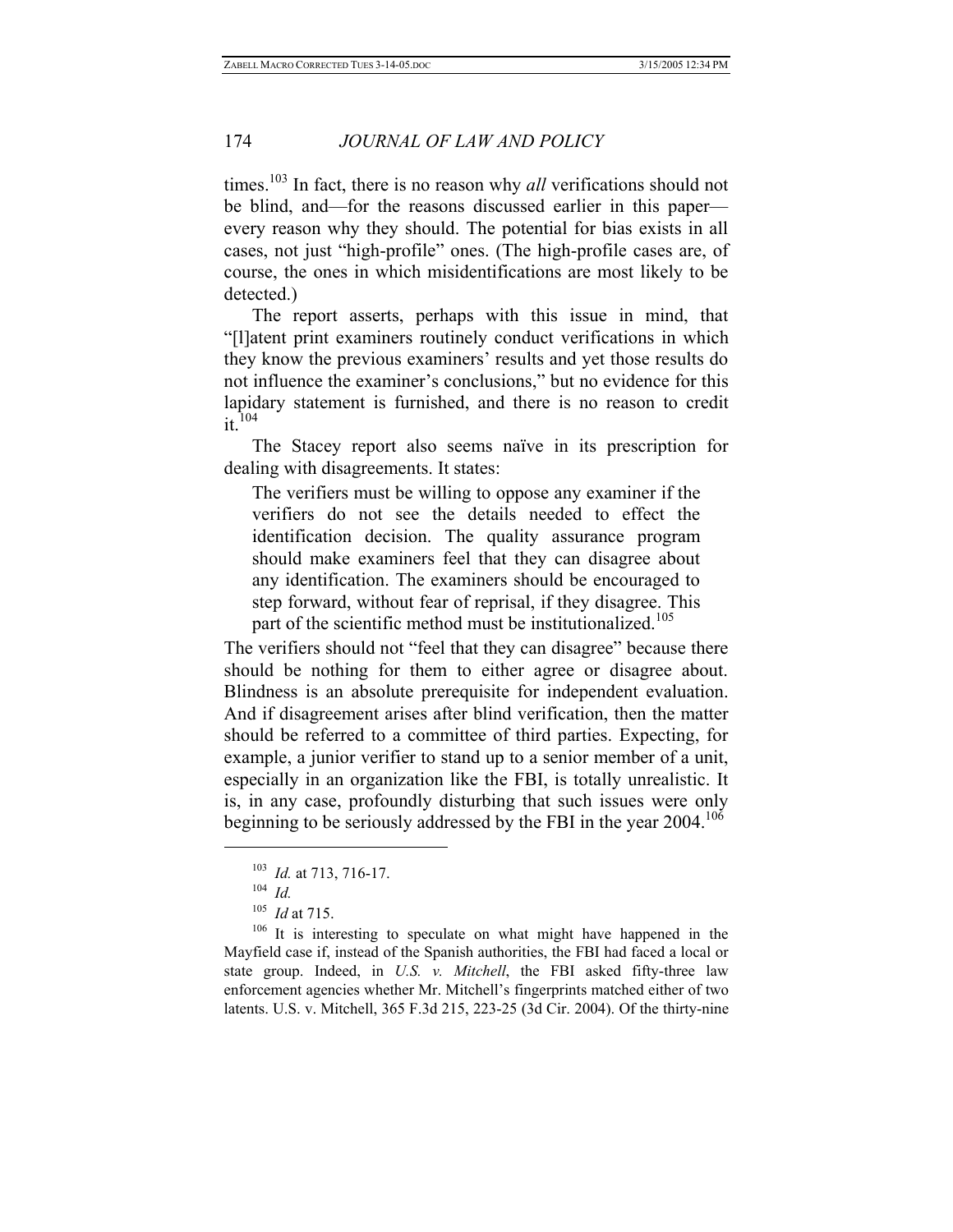There are, finally, two aspects of the Mayfield identification that the Stacey report unfortunately does not address. First, there is the issue of the discrepancy in the number of matching "points"; fifteen in the case of the FBI and seven in the case of the Spanish. If there is a zero methodological error rate for analysis and comparison, this should not have happened. Second, there is the issue of the FBI examiners ignoring the dissenting view of the Spanish. The Stacey report remarks dryly only that "this was interesting, considering that the identification is filled with dissimilarities that were easily observed when a detailed analysis of the latent print was conducted."107 This is a most unsatisfactory point at which to leave the matter. No matter how high-profile the case, how could four experienced examiners overlook such indicia?

There is at least one plausible explanation. Latent prints can suffer from both a loss of detail and distortions in the detail present. The process of identification necessarily involves a weighing of the amount of agreement in comparing two prints against the extent of dissimilarities that may just reflect distortions arising from the way in which the latent was deposited. There was a considerable amount of agreement between Mr. Mayfield's print and the latent; the Stacey report refers twice to the "power of the IAFIS [Integrated Automated Fingerprint Identification System] correlation."<sup>108</sup> The "power of the IAFIS correlation" simply means that, among the candidate matching prints generated by IAFIS, one of them was so similar to (that is, highly "correlated with") Mayfield's that the three senior FBI examiners involved in the examination concluded that Mayfield had to be the source of the latent. This example demonstrates that, when searching tens of millions of inked prints, the fingerprint community has no real idea of just how close a near miss can be.

The persistence of both the FBI examiners and the independent court-appointed expert in their assessments can be viewed not as

agencies that responded, nine believed that Mr. Mitchell's prints did not match either latent, but most of these agencies retreated from this position when the FBI continued to press the matter. *Id.*

<sup>107</sup> Stacey, *supra* note 30, at 714. 108 *Id*. at 713.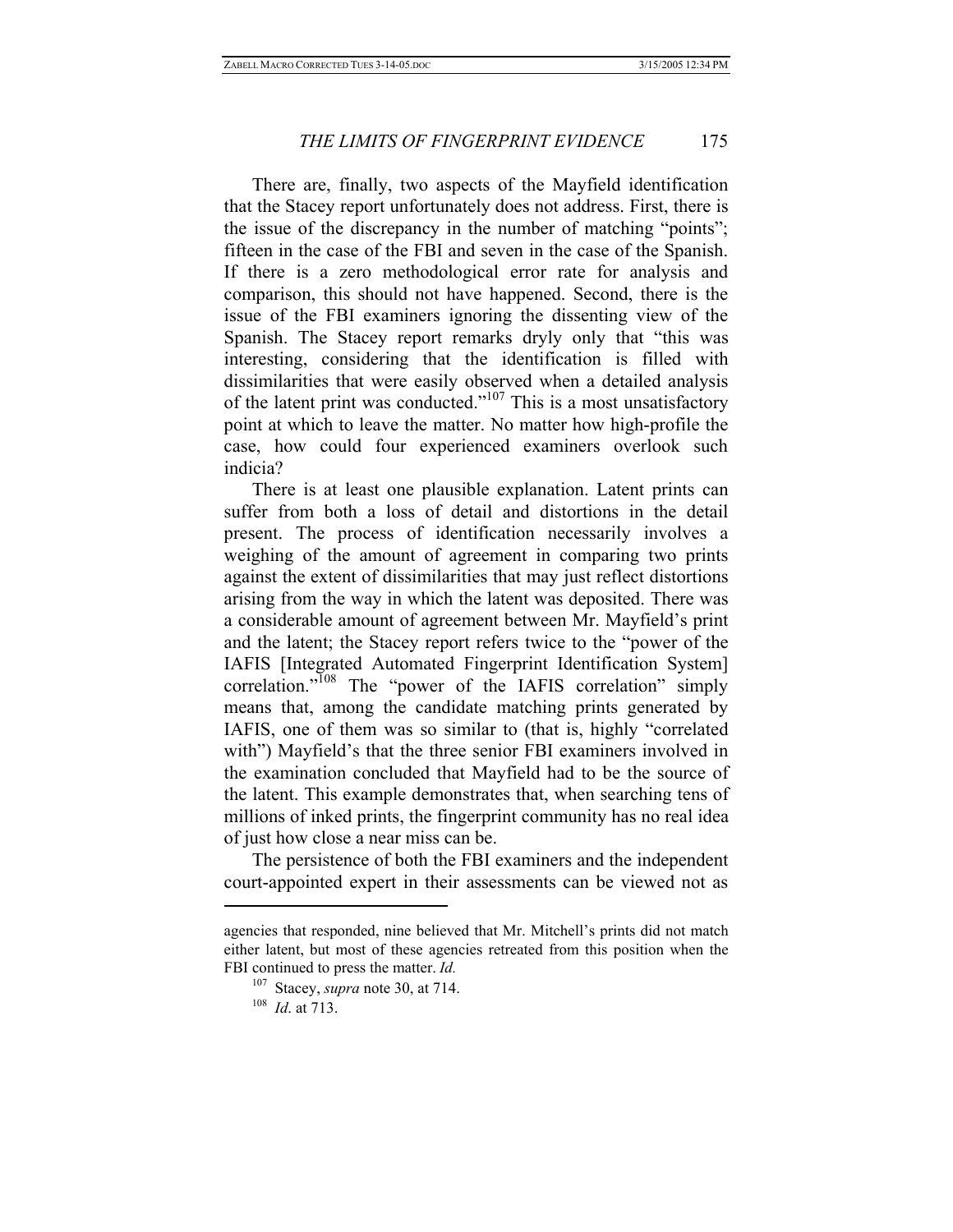the result of an error, in the sense of a departure from some unspecified protocol, but as merely reflecting their subjective judgment that the strength of the correlation and their ability to rationalize the apparent differences present indicated that the two prints had a common source. The Spanish obviously had different standards. The ability of the review committee to rationalize away the differences in findings as due to the high-profile nature of the case, rather than being the result of a methodological error, may itself reflect a form of "confirmation bias" (recall this is "the mindset in which the expectations with which people approach a task of observation affects their perceptions and interpretations of what they observe").

#### X. DISCUSSION

*"We just did our job and made a mistake . . . . That's how I like to think of it—an honest mistake . . . . I'll preach fingerprints till I die. They're infallible. I still consider myself one of the best in the world."*<sup>109</sup>

The forensic use of fingerprints is now more than a century old.<sup>110</sup> Introduced when forensic science was in its infancy, fingerprints were subject to only limited scrutiny before being generally accepted by the courts.<sup>111</sup>

Central to this acceptance appears to be what Simon Cole has termed "the fingerprint examiner's fallacy"—the argument that fingerprint identification is valid because "fingerprints are unique." $112$  This is akin, as Cole notes, to arguing that eyewitness identification is dependable on the grounds that the human face is unique.<sup>113</sup> Identification of any kind involves the extraction and

<sup>109</sup> John Massey, referring to the Mayfield misidentification*.* McRoberts et al., *supra* note 5. The quotation is remarkable: an error was made, the examiner considers himself one of the best in the world, but fingerprints are infallible.<br><sup>110</sup> COLE, *supra* note 94.<br><sup>111</sup> Id.<br><sup>112</sup> Cole, *Grandfather Evidence*, *supra* note 97, at 1197–1203.<br><sup>113</sup> Id. at 1202.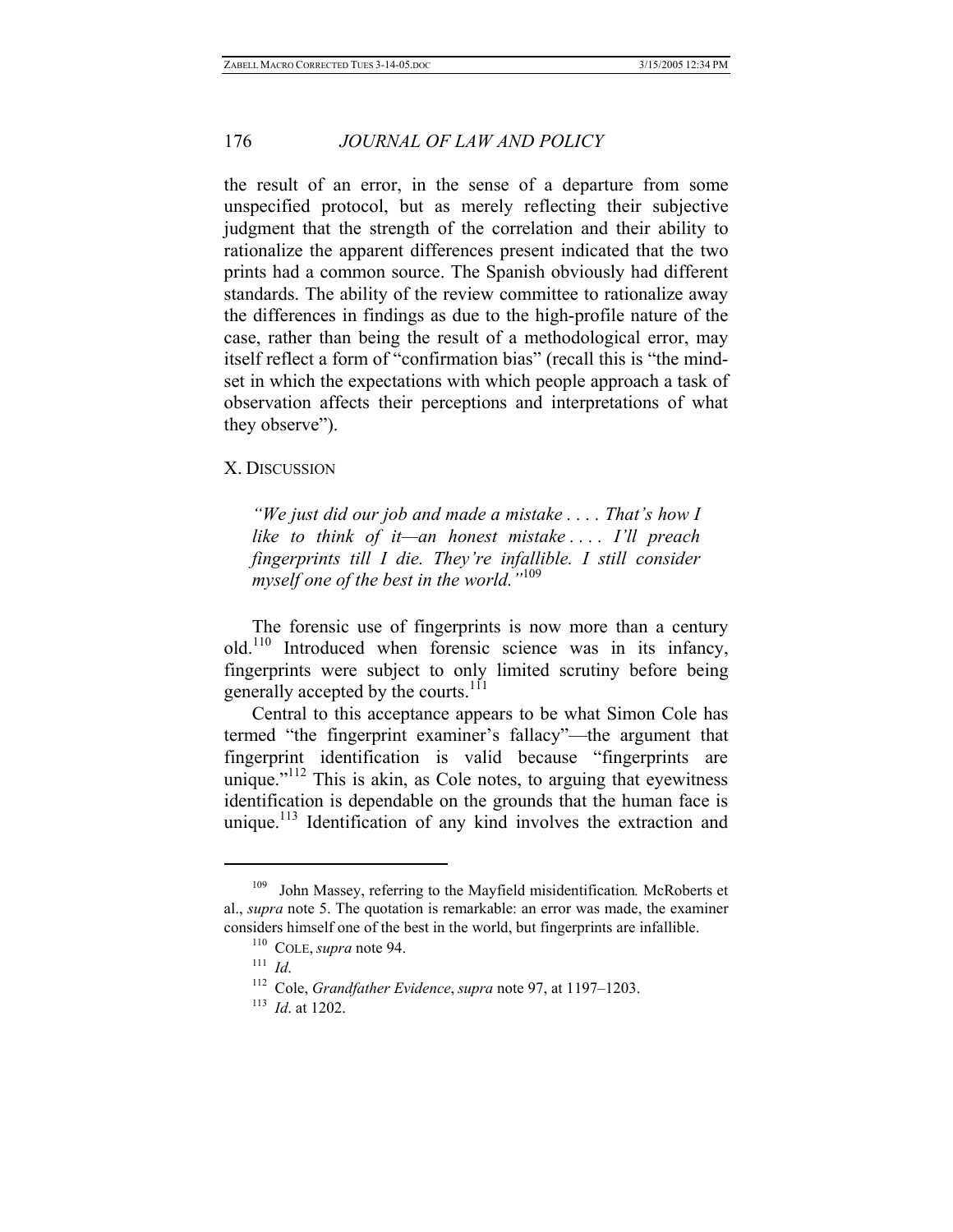analysis of features; the fundamental issue is not the "uniqueness" of the object under scrutiny (be it the human face, the friction ridge patterns of the human finger, or the sequence of bases in human DNA), but the accuracy of the process used to extract features and analyze them.

One reason for the widespread acceptance of this logical fallacy may be the failure to recognize the crucial difference between an inked and a latent print. If we think of Figure 1(a), an inked print, then the dependability of the process may seem selfevident; however, the true issue is our ability to extract information from the all-too frequent reality of Figure 1(b), the latent print.

From the start, the fingerprint community has claimed the ability, given sufficient detail, to identify the source of a latent to the exclusion of all others. For example, examiners have made assertions that fingerprints are "infallible," that an identification is "100 percent positive," and that the "methodological error rate" for parts of the process is zero.<sup>114</sup> Such claims have no scientific basis, a fact now recognized by some members of the profession itself.<sup>115</sup> When fingerprint identification errors have been discovered in the past, the fingerprint community has almost invariably attributed them to incompetent individuals rather problems or limitations in the methodology itself. But there is no "methodology," apart from the individual, in the sense of a universally accepted and objective set of protocols that can be applied to a set of prints to establish identity of source. Fingerprint proponents, however, often ascribe fingerprint identification the status of a science, referring to the ACE-V "methodology" as being part of the scientific method.

<sup>&</sup>lt;sup>114</sup> *Id.* at 1231–32.<br><sup>115</sup> Grieve, *supra* note 80, at 528. Grieve writes:

<sup>[</sup>T]his categorical requirement of absolute certainty has no particular scientific principle but has evolved from a practice shaped more from allegiance to dogma than a foundation in science. Once begun, the assumption of absolute certainty as the only possible conclusion has been maintained by a system of societal indoctrination, not reason, and has achieved such a ritualistic sanctity that even mild suggestions that its premise should be re-examined are instantly regarded as acts of blasphemy. Whatever this may be, it is not science.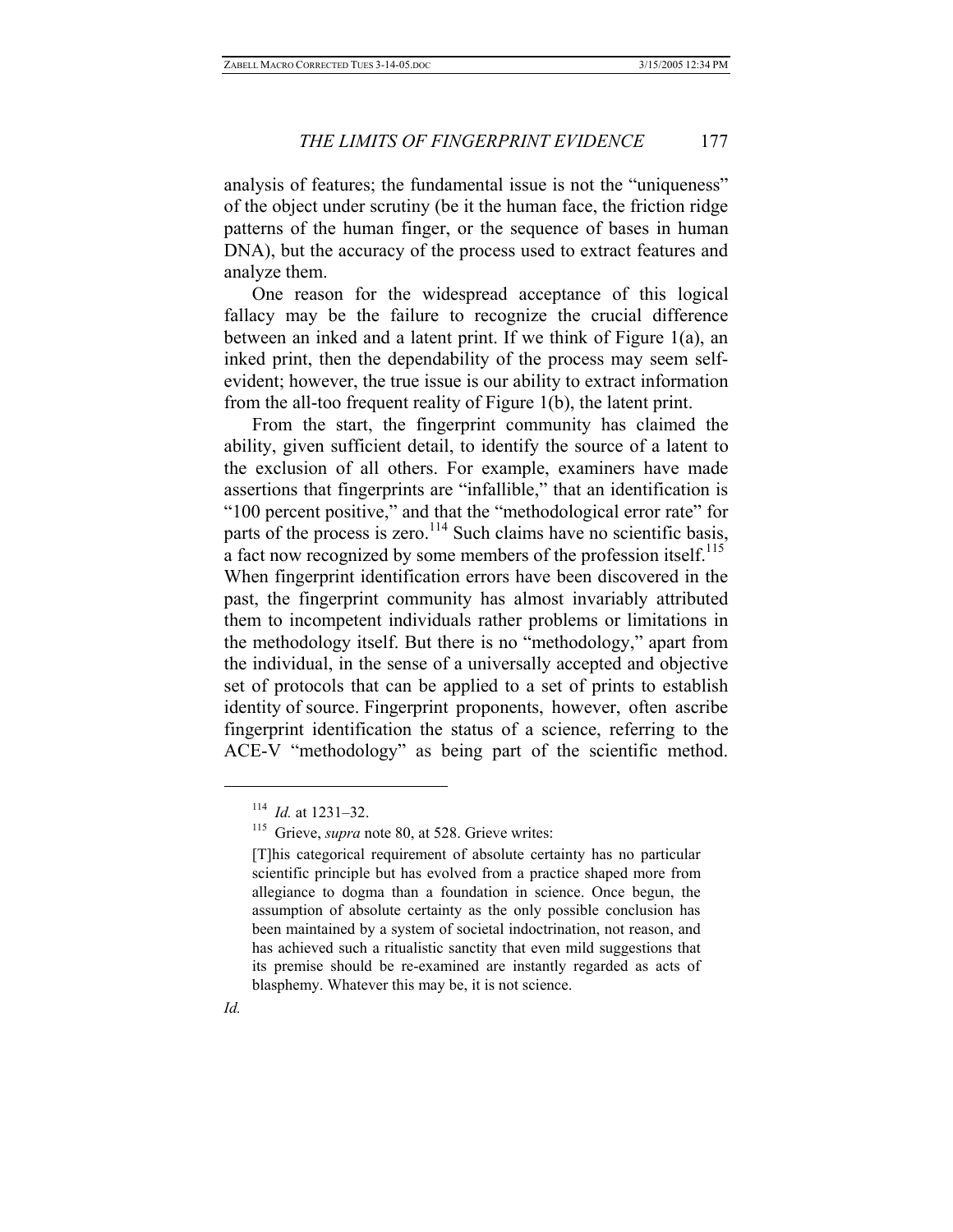*ACE-V is an acronym, not a methodology*. It is merely the common sense description of what anyone would do if they were examining a latent and a candidate source print. All of this is not to say that fingerprint examination may not usually get things right. The problem is that we have no true idea of the underlying error rate.

Society and the courts accord science great deference and respect. When a scientist testifies in court, he is often viewed as an impartial and objective expert reporting the indisputable facts of science to us. If a forensic scientist tells us that it is 100% certain that an individual was present at a crime scene and has the blood of the victim on his clothes, this may be decisive in an otherwise tenuous case. This places great responsibility, but also great power, in the hands of a witness.

Today we accord forensic DNA evidence such a role, but it was hard earned and is well deserved. If a forensic scientist claims that a person is, to a high degree of likelihood, the source of the evidentiary DNA found at the crime scene, there is usually a solid scientific foundation for such an assertion, ordinarily documented in great detail in a case file that can be reviewed by outside experts, including individuals other than crime laboratory technicians. Each new major advance in the forensic use of DNA is accompanied by validation studies and tested in the fire of admissibility hearings. "Trust but verify" is the watchword.

The same cannot be said for fingerprint evidence. Latent print examination necessarily contains a large subjective component, something that automatically rules out certainty. The ability of the human mind to see what it hopes or expects is truly remarkable, and this ability flourishes in the absence of stringent safeguards.<sup>116</sup>

In the past, the fingerprint community has defended its lack of scientific grounding, in part, by appealing to its track record in the courts. The importance of *Cowans* and Mayfield, among other things, is that they underscore the shakiness of such an argument.

<sup>116</sup> *See* Michel D. Risinger et al., *The Daubert/Kumho Implications of Observer Effects in Forensic Science: Hidden Problems of Expectation and Suggestion*, 90 CAL. L. REV. 1 (2002) (providing an excellent review of the ability of the human mind to see what it hopes or expects to see). *See also* EVON Z. VOGT & RAY HYMAN, WATER WITCHING, U.S.A. (2d ed. 1979) (offering a classic discussion of this phenomenon).